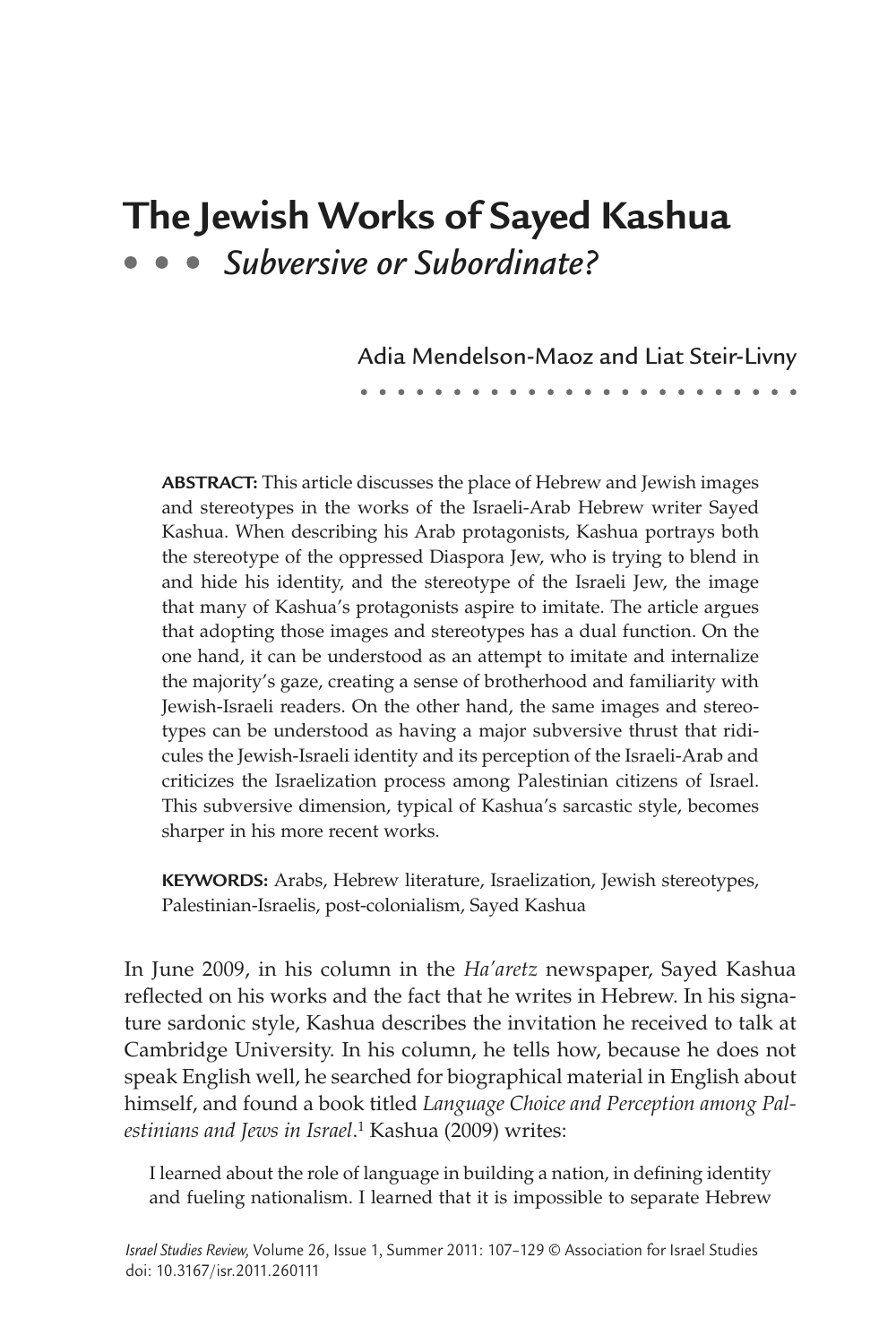from Judaism, Zionism, and proof of ownership. I learned that Arabic is a form of a cultural pre-emptive reaction … which maintains identity and prevents assimilation. I learned that I'm not just writing little stories about life, but that I exemplify a process called "distorted Israelization" which is bound to fail … I understood that I would never be welcome, be accepted or become a permanent resident of the Hebrew language. "So?" my wife asked. "Do you know how to start your talk?" "Of course," I answered, and with a gentle flick of the finger, I straightened the imaginary spectacles on my nose and continued to scribble notes for my academic lecture. "I am going to rip that bastard Sayed Kashua to shreds."

Does writing solely in Hebrew reflect a process of Israelization? Does it automatically imply submission to the Zionist "establishment"? And does the fact that a writer chooses to write in a language that is not his mothertongue necessarily make his writing less valid or worthwhile?

This article shows the place of Hebrew and Jewish images and stereotypes in the works of Sayed Kashua. Kashua, who defines himself as an Israeli-Arab<sup>2</sup> author, is not the first among them to write in Hebrew. Atallah Mansour and Anton Shammas did so before him, writing in Hebrew about the lives of Arabs in Israel. This article discussed the uniqueness of Kashua's work, which expresses the voice of the third generation of the Nakba and deals with contemporary currents of Israelization among Palestinian citizens of Israel.

The article's main goal is to show how Kashua's works use Jewish images and stereotypes to describe his Arab protagonists. Kashua avails himself both of the stereotype of the Diaspora Jew, typified as belonging to an oppressed minority trying to blend in and hide his identity, and of the Israeli Jew, which is often the image that his protagonists aspire to imitate, usually in a negative way. The article argues that adopting those images and stereotypes has a dual function. On the one hand, they can be understood as a way of donning a "white mask" (to use Fanon's phrase) trying to imitate and internalize the majority's gaze. It creates a sense of brotherhood and familiarity with his Jewish-Israeli readers and audience, and explains the warm acceptance of Kashua's works by Jewish-Israeli readers. On the other hand, the same images and stereotypes also have a major subversive thrust that ridicules the Jewish-Israeli identity and its perception of Israeli Arabs, and criticizes the Israelization process among Palestinian citizens of Israel. This subversive dimension, which is often a part of Kashua's sarcastic style, becomes stronger and sharper as his work progresses, from the earliest to the most recent ones.

Sayed Kashua was born in 1975 in the Arab village of Tira. In 1990, he was admitted to a prestigious boarding school in Jerusalem, mostly attended by Israeli Jews, and later studied sociology and philosophy at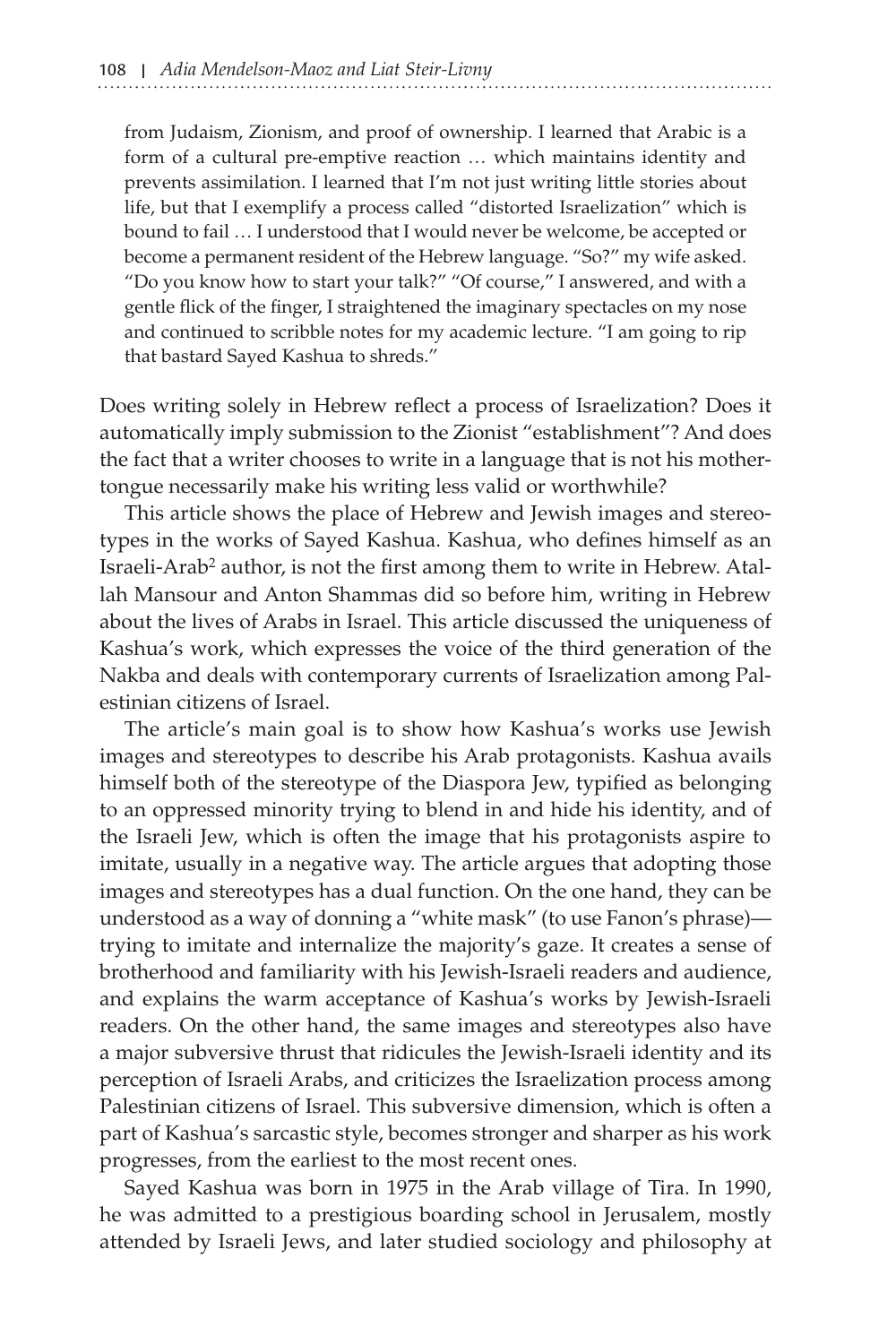the Hebrew University of Jerusalem. Kashua writes in Hebrew about the hyphenated identity of Palestinian-Israelis. He once said in an interview that because most of his education was in Hebrew, his literary Arabic is not good enough (Livneh 2004). He also pointed out that, given the Hebrew domination of Israeli printing houses, distribution, and marketing, it is preferable in Israel to write and publish in Hebrew, even though some of his readers are Arabs. Kashua is best known for his satirical columns in Israeli newspapers. He has published three books and coauthored a satirical sitcom for Israeli television. His writings have been praised in the Israeli press, and he has been awarded the Prime Minister's Prize for Hebrew writers. However, in the Arab world he is criticized harshly (Kershner 2008).

Ahmad Sa'di maintains that after the trauma of 1948, the "Palestinians have had to resort to different venues of identity reconstruction." Because they lack national institutions, and most of their archives and documentation were lost, they have to restore their identity by focusing on individual subjectivity, which means constructing a national identity through personal narratives (Sa'di 2002: 176). Kashua takes this path. He tells personal stories that depict three generations of Israeli Arabs: the grandparents' generation, which is deeply rooted in the land and fought in the 1948 War; the parents' generation, which lived under military rule; and the third generation, which grew up in the 1970s and 1980s, when Israeli-Arabs could move freely within Israel and were subject to currents of Israelization. Kashua's work reflects these generational changes, which led to a new kind of contemporary hyphenated identity.

Kashua's first book, *Dancing Arabs* (2004, first published in Hebrew in 2002) is a collection of stories with a comic-biographical dimension that describes the life of the protagonist from childhood to adulthood. In the book, he describes village life, the years spent at a Jewish boarding school and its influence on the protagonist, the return to the Arab village, and the inability to integrate into Jewish-Israeli society.

In *Let It Be Morning* (2006, first published in Hebrew in 2004), the protagonist is a journalist who works for a Jewish newspaper and whose status becomes increasingly unstable with the outbreak of the Second Intifada in 2000. The novel opens with the protagonist's decision to return to his home village. One morning, soon after his return to the village, the inhabitants of the Arab Israeli village wake up to discover that the Israelis have enforced a curfew on their village and nobody is allowed to enter or leave. Gradually the living conditions worsen, and the novel presents an apocalyptic, catastrophic vision.

Sayed Kashua's third book, *Second Person*, was published in 2010. In it, he returns to the identity crisis of Arab citizens of Israel by means of two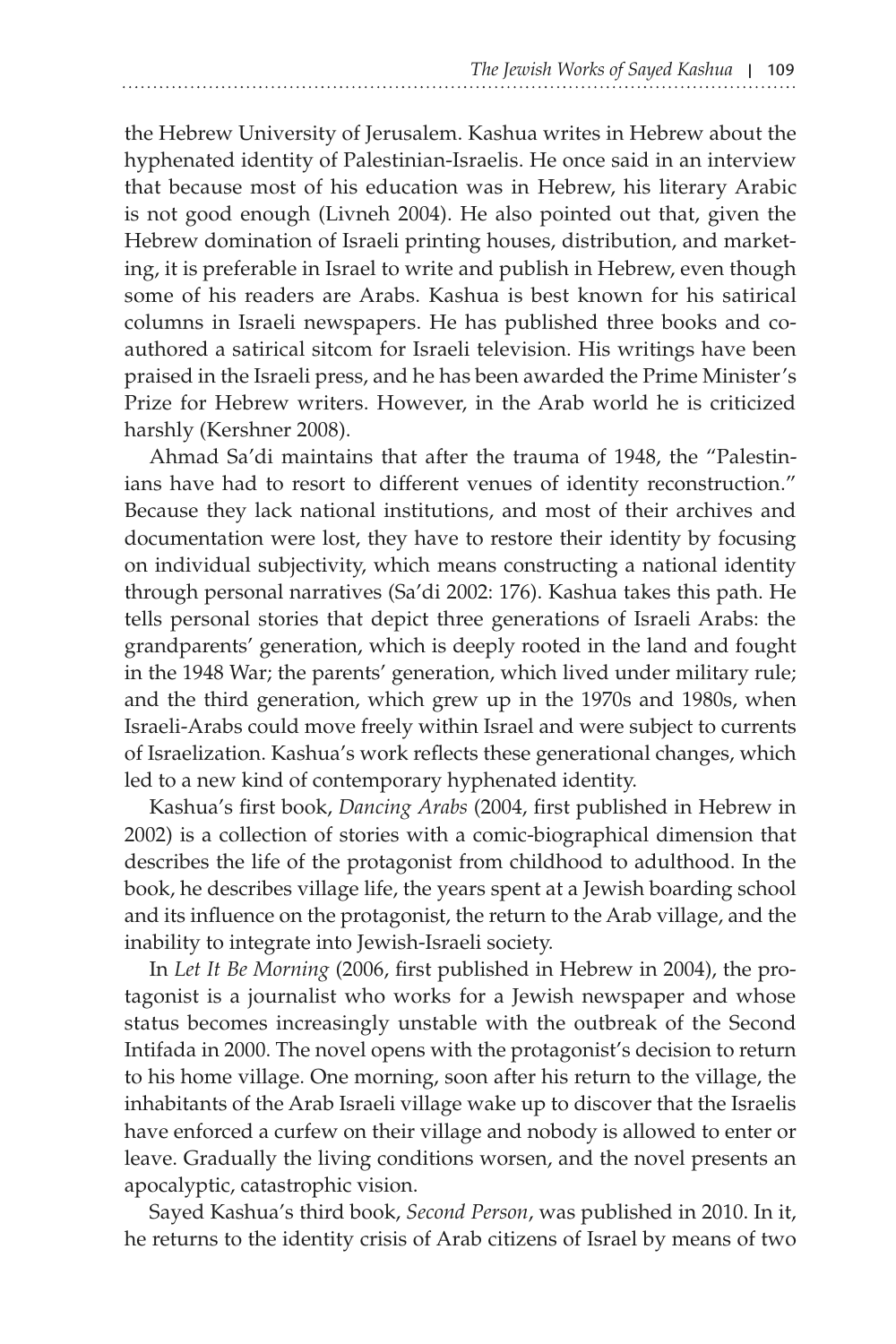protagonists: one is an East Jerusalem attorney who tries to assume the markers of Jewish-Israeli status and to integrate into a society that marginalizes him. The other is a young social worker from the Arab village of Tira, employed as the caregiver of a young Jewish man who is in a vegetative state. The caregiver gradually assumes the Jewish man's identity, a step that eradicates his Arab identity.

Kashua's satirical TV sitcom *Arab Work* describes the life of an Arab family in Israel. It mocks the stereotypes of Jews and Arabs in Israel and their reciprocal perceptions. Here again, the protagonist—Amjad—is a thirty-five-year-old Arab-Israeli journalist who tries to fit into the Jewish-Israeli elite, but is torn between the Arab and Jewish worlds. *Arab Work* premiered in 2007. The second season was broadcast in 2010.

## **What's in a Name?**

In Shakespeare's *Romeo and Juliet*, Juliet asks "What's in a name?" to express its arbitrary nature, because love does not discriminate by name. However, Juliet's question has a clear answer: a name matters because it, as well as language itself, reflects one's origins and identity. It is therefore unsurprising that the protagonists of Kashua's three books do not have names. The absence of names is but one feature that emphasizes their hybrid condition, which ultimately causes the protagonists to lose their identity. Another feature, which is at the core of all Kashua's writings, is the use of Hebrew to describe Arabs in Israel.

Writing in Hebrew clearly positions Kashua at a post-colonial juncture. To speak a certain language implies acceptance of a particular culture and reality. In his discussion of negative stereotypes linked to the term "black", Frantz Fanon (2007: 2–3) elaborated on the occupation of language: "All colonized people … position themselves in relation to the civilizing language: i.e., the metropolitan culture. The more the colonized has assimilated in the cultural values of the metropolis, the more he will have escaped the bush. The more he rejects his blackness and the bush, the whiter he will become." Is it possible to articulate one's identity while adopting "white" language? Can Kashua wear a "white mask" but still remain faithful to his Arabness? Gayatri Chakravorty Spivak (1988) posed this question in her article "Can the Subaltern Speak". Because the blacks or the subordinated are members of a cultural minority, they can write only in the white language, the dominant one. However*,* as Stuart Hall (1994, 1996) and Homi K*.* Bhabha (1990, 1999) maintain, while learning the major or colonialist language the subordinated develop a hybrid identity resulting from the loss of the original culture's authenticity.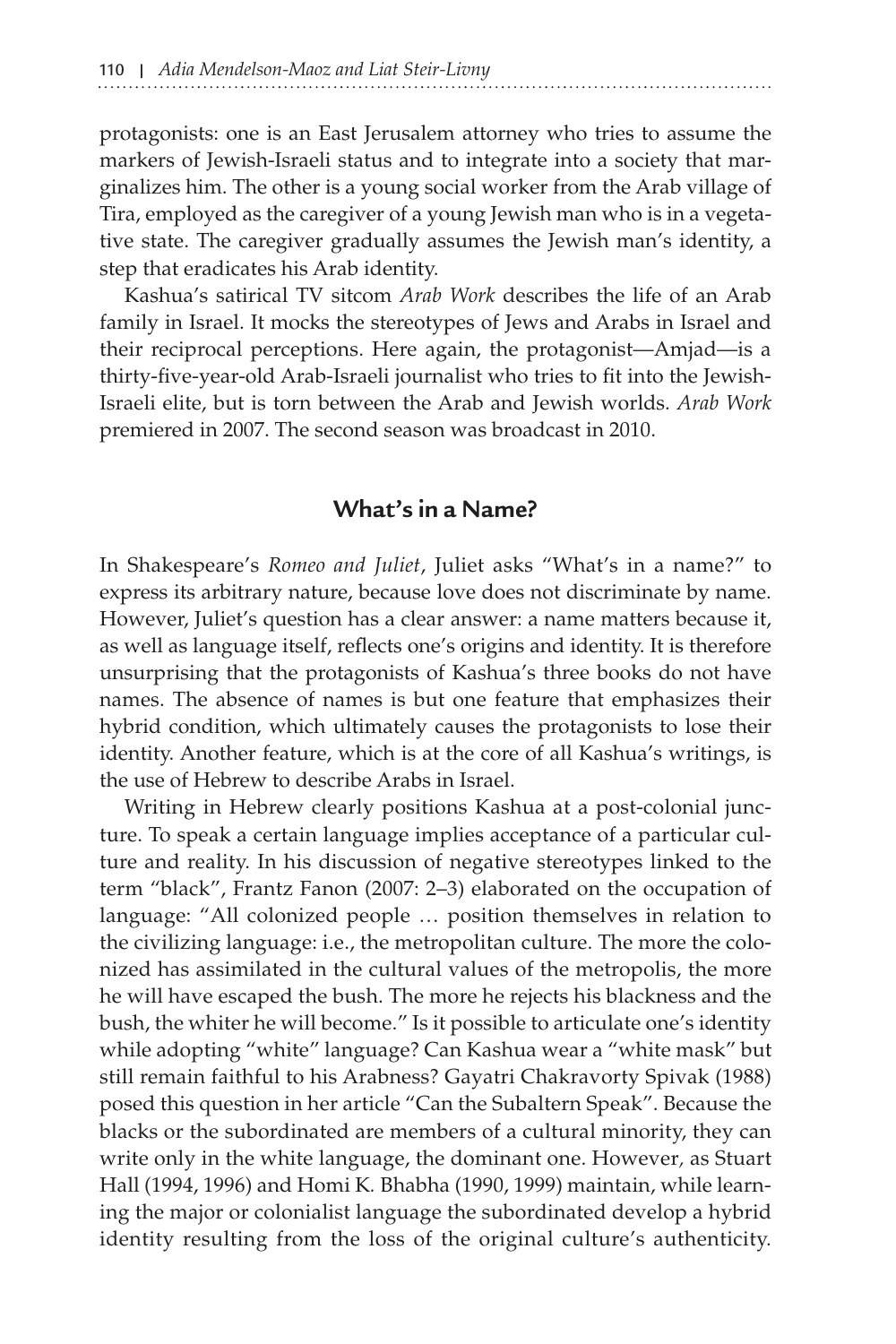The search for authenticity, the possibility of expressing the culture of a minority in the words of the colonizing culture, are all core issues for an author like Sayed Kashua who opts to write and describe his split identity in Hebrew.

In many of its aspects, Kashua's work exemplifies "minor literature," according to the definition proposed by Gilles Deleuze and Félix Guattari. It is the literature of a minority writing in the majority's language, and thus takes on its collective values and political significance (Deleuze and Guattari 1986: 16–17). When Rachel Feldhay Brenner (2001: 103–104) discusses the question of language in the writing of other Palestinian-Israeli authors (Anton Shammas, Emile Habibi, and Atallah Mansour), she argues: "The adaptation of the Hebrew language to tell an Arab story is … a relational act that accepts the status of second-class citizens and appeals against it, at the same time." She goes on to argue that writing in Hebrew targets the hegemony, and because Israeli Jews are usually illiterate in Arabic, only such writing can "liberate the Arab from reification imposed by the hegemony" (ibid.; on this point see also Brenner 2003; Kayyal 2008). Brenner mainly relates to the addressee—the Jewish-Israeli—who can show understanding, empathy, and a grasp of the historical experiences of the other. Though she does not deal with the consequences of the loss of the native language that these authors experience, her words clearly depict the tension that authors like Sayed Kashua must confront—writing in Hebrew is the only way to address the majority.

Adopting Hebrew clearly brings Kashua's body of work closer to Jewish-Israeli readers. This phenomenon can be explained by the educational process he went through, but his use of Jewish and Israeli images and stereotypes in his texts calls for a deeper discussion. Although the unconscious presence of Israeli culture that Kashua absorbed throughout his life is discernible in those images and stereotypes, he may well be using them intentionally. In an interview centering on the *Arab Work* sitcom, Kashua explained that he is "slowly, using a lot of humor and stereotypes to assure and convince the viewer that I'm with him, that I'm talking to him face-to-face. Everything I did was thought-out, and in full awareness of prime time. I had to develop characters that the average Jewish viewers would see and love" (Kashua in Zouabi 2007).

It is clear from these words that it would be a mistake to refer to Kashua as a passive subject who soaked up the culture and stereotypes that emerge from his work in an unconscious manner. As part of the attempt to approach the majority, Kashua consciously chooses to play the post-colonialist game, which features the adaptation of Jewish stereotypes and images. It is a form of softening-up and calming the audience, as Larry Gross (1998) remarks in his article on majority and minority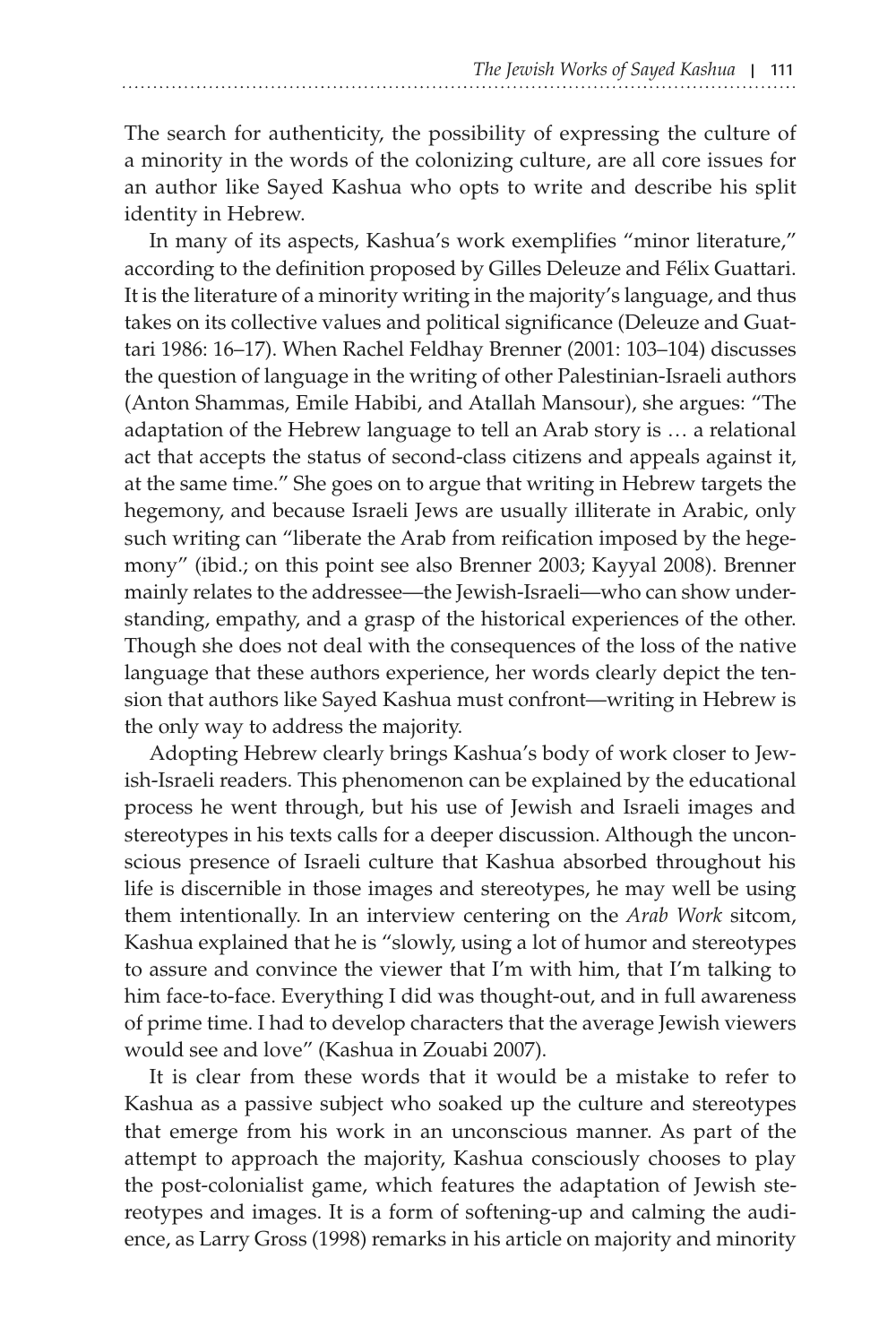representation. As such, the interviews with Kashua that have appeared in the Israeli press can also be interpreted as part of this game. Particularly when it is performed in full awareness, adaptation of stereotypes has a deliberate subversive purpose. For beneath the attractive, ostensibly lighthearted, and inviting outer shell that Kashua creates, lies astringent criticism of Israeli society and the processes of Israelizing the Arab citizens of Israel which, as Alaa Hlihel (2008) suggests, has been developed gradually throughout Kashua's work.

## **Kashua and Jewishness**

Kashua's writing is part of the Hebrew literary scene in Israel. It was influenced by the new generation of Hebrew literature that burst onto the Israeli scene in the 1980s and 1990s. Etgar Keret, Gadi Taub, Uzi Weill, and Gafi Amir adopted a "new style" of contemporary Hebrew literature, which strives toward the disintegration of a coherent worldview through a series of rhetorical devices. They include shifting from an authoritative to a non-authoritative and unreliable narrator; using pared-down language with a deliberately narrow vocabulary, a colloquial style, and basic grammar; and "flattening" the characters' psychological and emotional complexity (Balaban 1995; Taub 1997). Instead of building fully realistic pictures, their texts often use images and stereotypes from popular culture, television, and cinema.

During his adolescence and period of creative formation, Kashua was exposed to that new writing style, which would have an impact on his own writing. Like the authors who influenced him, Kashua is informed by images, myths, and motifs from the media, and dismantles them to present a critical stance toward Israeli society. Nonetheless, when depicting Israeli-Arabs, his use of Jewish stereotypes and images creates a highly distinctive mixture that elicits surprising reactions from readers and critics.

Ilana Elkad-Lehman identifies close connections between her family story and Kashua's stories in their common experience of minority groups attempting to survive in a hostile society. In her article about Sayed Kashua, Elkad-Lehman (2008: 122) writes about herself:

I am the daughter of Polish immigrants, Holocaust survivors. I came to Israel with my family in 1957 … I grew up in Tel Aviv fully identifying with the Zionist ethos. My brother was a commander in the IDF [Israel Defense Forces] until he was shot during reserve duty in the First Intifada and died … It is easier for me to understand Kashua's choice of language, swapping his mother-tongue with the language of his school and the majority in the country. I did the same when I made aliyah, and so did many Jews during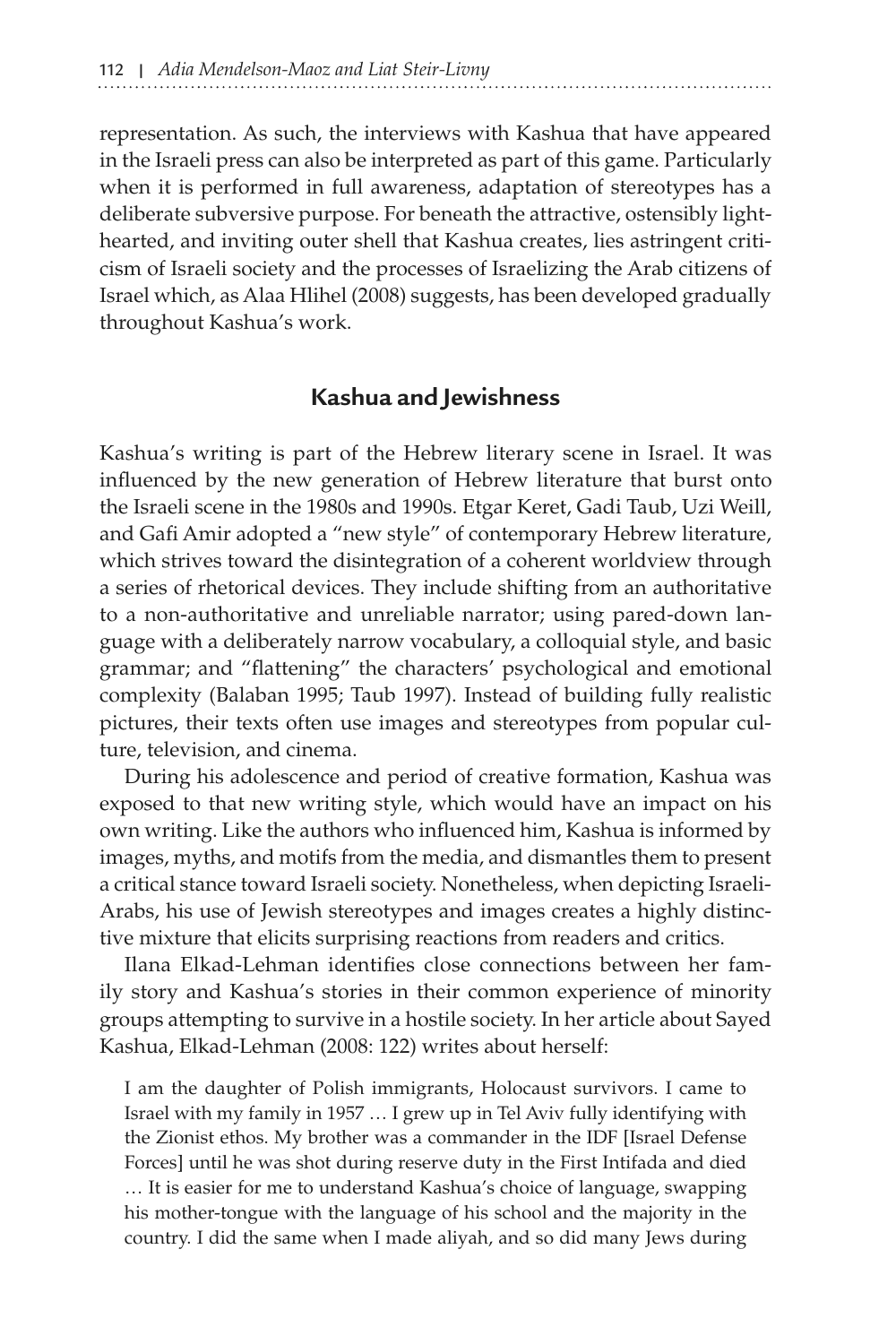many years of exile. I feel close to the spirit of the text because many meaningful elements in my own personal narrative come from stories of my parents about the period in which they were part of a persecuted minority in Poland before, during, and after the Holocaust.<sup>3</sup>

Elkad-Lehman provides an example of the familiarity and even intimacy that Jewish people feel toward Sayed Kashua and his Arab protagonists. Kashua himself is not surprised by that sort of critique; he declares that he was affected by Jewish history, and can see the resemblance between Jewish and Arab national problems and traumas. As he notes in an interview with Neri Livneh (2004):

Primo Levi is among the writers whom I admire. He was very influential on me … My themes are the Holocaust, racism, and hatred of the Other. When I was overseas, I received very exciting reactions because of this. Italian Jews thought it was a book about them. They said I had created a wonderful description of the lives of a minority. Immigrants from Russia in Israel said that was why they identified with the book, because it was the way they lived in Russia. I also received moving reactions from East Berliners. Because a minority is a minority is a minority. A minority always suffers from racism and hatred of the Other, and ultimately turns into the same thing himself.

Elkad-Lehman's words and Sayed Kashua's remarks attest that the ties between Kashua and the Jewish tradition are neither local nor accidental. To examine these ties more thoroughly, we look at four pivotal images of Jewish figures and show how Kashua makes use of them.

Omer Bartov (2005) wrote one of the major studies on the image of Jews in cinema. He presents four main figures of the Jew: as a perpetrator, victim, hero, and anti-hero. Bartov analyzes these images in their historical contexts: that is, the perpetrator reflects anti-Semitic images of the Jew prior to the Holocaust; during the Holocaust the image of the Jew is that of a victim; the Jew as a hero appears around the time of Israel's founding in the 1940s and 1950s; and the Jewish anti-hero is associated with the late twentieth century, mainly from 1967 onward. Bartov's images of the Jew in cinema are stereotypical, and associated with specific historical eras. They were shaped, specifically in the early stages, by non-Jews, and illustrate the ways in which Jews were perceived by others. These images depict general attributes and do not elicit complicity.

Bartov's categorization can provide insights into Kashua's Jewish stereotypes, although Kashua does not remain with a single figure, but rather taps numerous variations of Jewish images in his works, playing with familiar stereotypes and undermining them to reveal their shallowness.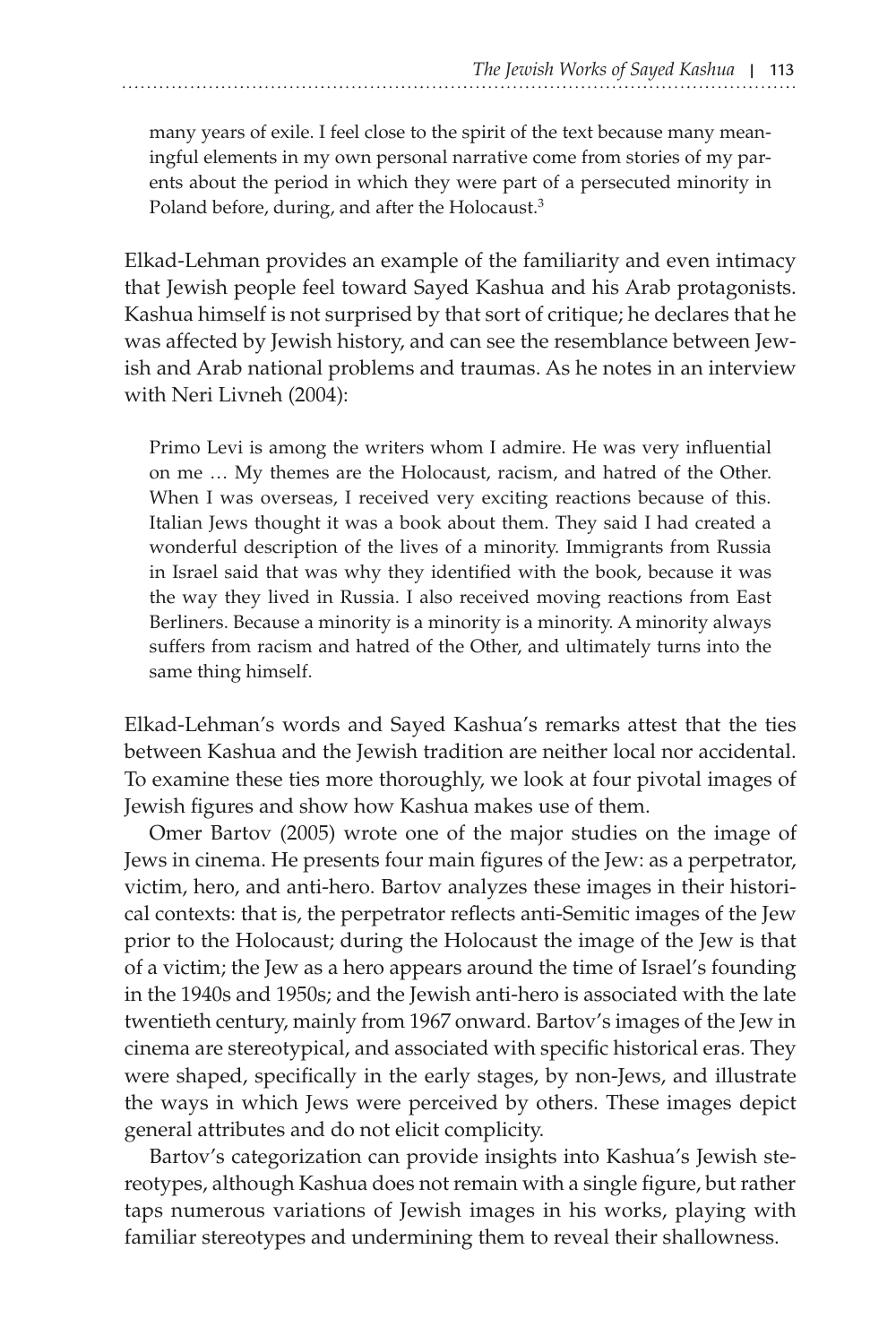#### **The Perpetrator**

One of the main attributes of the Israeli-Arab in Kashua's works resembles Bartov's first stereotype—the Jew as a perpetrator (an anti-Semitic character typical in European cinema, particularly before the Holocaust). Kashua's Israeli-Arab is an outsider who threatens the Jewish Israeli, and is often perceived as an anti-Semitic variant. In *Arab Work* the Arab characters are greedy and focused on money, while in other works the protagonist understands that his very existence is a source of threat, and tries to disguise his identity and blend in with the surrounding society. Kashua's protagonists learn that attempts at disguise allow them to survive for a while, but there will always be a moment of exposure when their secret is uncovered and their identity revealed.

The protagonist of *Dancing Arabs* first realizes that people are afraid of him when he goes home for his first vacation from boarding school and is taken off the bus at the airport for security reasons. Since then he has "become an expert at assuming false identities" (Kashua 2004: 91). When he goes to the movies for the first time, he is afraid: "The movie theater was bound to be full of people like the Polanski students [a Jewish high school]. They'd recognize me and I'd have nowhere to run" (ibid.: 83–84).

While studying at the Jewish boarding school, he meets Naomi, a Jewish girl; this is a forbidden relationship between a member of the minority and the hegemony. It is similar in some ways to the Diaspora Jew who falls in love with a gentile girl and considers her more liberated than the women in his relatively closed eastern European Jewish community. Kashua's protagonist's attraction to this girl stems from her open behavior and her pale skin: "White hands, freckled face. I loved those freckles" (Kashua 2004: 113), which are suggestive of a European look.

Kashua's protagonist does not want to represent a threat, so he tries to disguise himself. Kashua uses the word "assimilation" to describe the process.4 Clearly, "assimilation" is not a neutral word here. Its roots lie in the Diaspora, when Jews tried to integrate into the non-Jewish majority and conceal their identity. After his peers poke fun at him at the boarding school because of his pink bed sheets and his different clothes, Kashua's protagonist dons a "white mask" by changing his outward appearance (e.g., shaving, buying trousers at "Jewish stores") and displaying cultural artifacts (records and books in Hebrew). He also tries to speak in a manner that will not attract attention to him as being different: "[W]e have to learn to pronounce the letter *p* properly … The Bible teacher gave me a tip: 'Hold a piece of paper up to your mouth. If the paper moves, you've said a *p*,' he said. Adel laughed at me, and when the paper moved, he said he couldn't tell the difference. He was convinced there was really no difference between *b* and *p*, that it was all in my head, and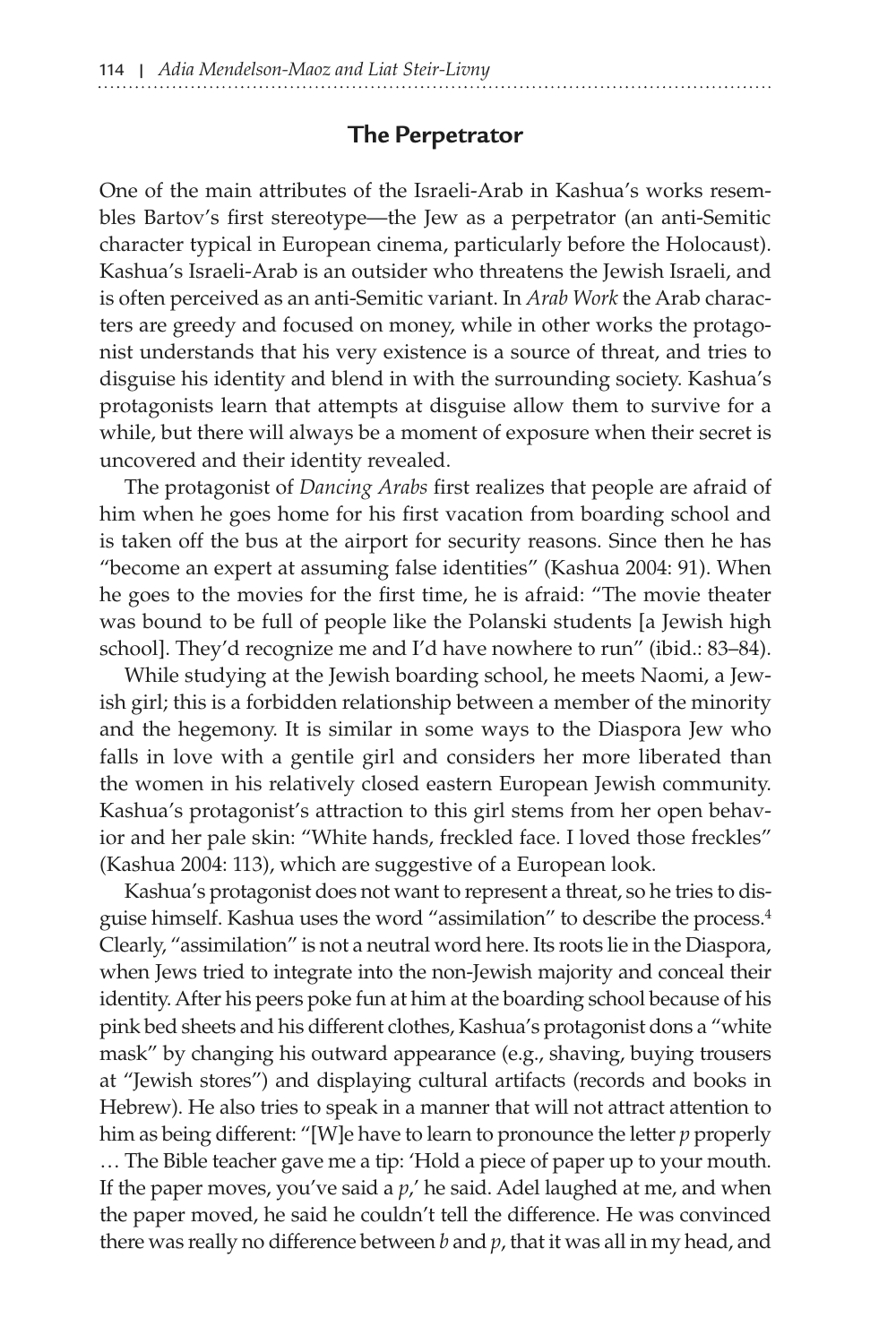that Hebrew is a screwed-up language. He didn't see why they had to have two different letters for the same sound" (Kashua 2004: 102).

Disguise prompts the Arab protagonist to internalize the perceptions of the majority to the extent it becomes self-hatred: he blames himself for his misery, and feels inherently inferior as an Arab: "I'm always pleased when Jews tell me 'you don't look like an Arab at all.' Some people claim it's a racist thing to say. But I've always taken it as compliment, a sign of success. That's what I've always wanted to be, after all: a Jew. I've worked hard at it, and I've finally pulled it off" (Kashua 2004: 91). By taking the Jewish point of view he becomes detached and even revolted by any trace of his original culture: "My parents have enormous pink sofas in their living room … Our house is ugly. There are electric wires sticking out of the living-room wall, and a bell that never rings … The ugliest tapestry in the living room was woven by my mother" (ibid.: 210).

When he takes his wife to the emergency room he prays: "Just don't let anyone think I'm one of them [Arabs] or that I'm like them." To be able to maintain the masquerade, he takes out the Hebrew book *Wittgenstein's Nephew*. When Arabs speak to him in Hebrew he answers them in the same language. "How should I know they're Arabs? True, you can tell, but if they didn't recognize me, maybe I could pretend not to recognize them either" (Kashua 2004: 205). The thought that he might be viewed as an Arab frightens him and leads to rejection: "Don't they realize how different they are, how out of place, how ugly? … There's no way I can look like them. If I convey what these Arabs convey, I'm in serious trouble. But it's out of the question. People aren't scared of me, and they're not put off by me" (ibid.: 173, 177).

These extreme efforts to assimilate into Israeli society also appear in Kashua's TV sitcom *Arab Work*. In the third and fourth episodes of the first season, Amjad tries to register his daughter at a Jewish kindergarten. He counts on his and his wife's western looks, but on arriving there, they discover that registering their daughter in "the Peace Kindergarten" is impossible. As soon as the kindergarten teacher realizes that they are Arabs, she tries to dissuade them in every possible way from registering their daughter. She uses religious reasons ("we have a Shabbat ceremony every Friday") and religious nationalism ("on Purim, the children like to dress up as soldiers and pretend to shoot Arabs"). The fact that Amjad, who does not understand where the kindergarten teacher is heading, expresses his happiness about his daughter contributing to a greater understanding of the Arab world, accentuates his poor grasp of the situation and ridicules his efforts to conceal his identity. As his father comments, when asked to purchase the *hametz* at Passover, "We've been here for thirty generations. It's just that my son came out slightly Jewish."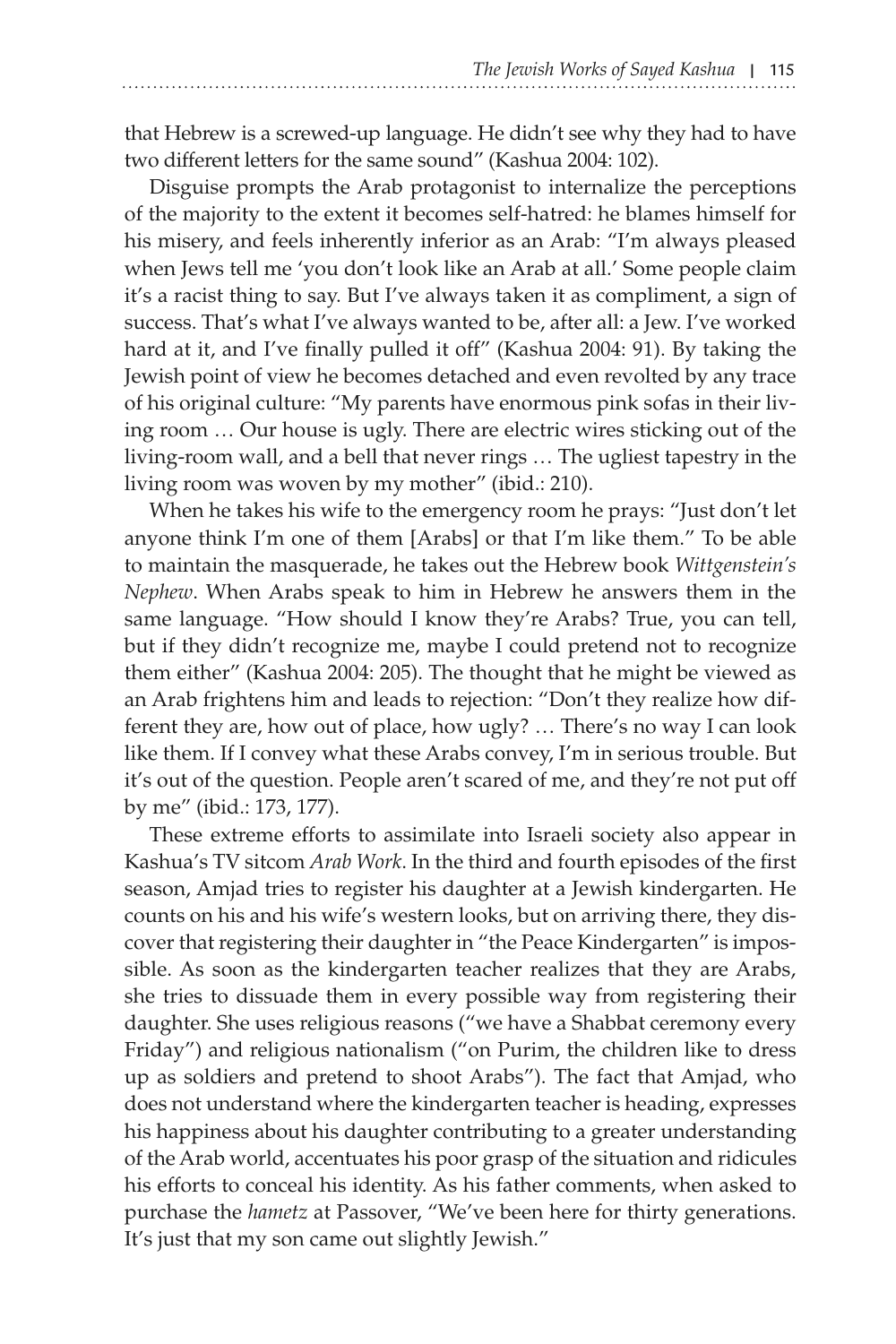The second season of *Arab Work* provides harsher examples of that issue. In the opening episode of the second season, Amjad and his family relocate to a Jewish neighborhood in Jerusalem. He acutely wants to blend into Jewish-Israeli society, and hopes to achieve this goal through relocation. His wife, Bushara, is initially unhappy with the idea, but the excellent amenities in the apartment, particularly the powerful jet of hot water in the shower, convince her to set aside her principles. Throughout most of the episode, the seller is amicable and claims to see no problem in selling his apartment to Arabs. Yet once the transaction is concluded, he stands outside the building, making obscene gestures, and shouting at the Jewish neighbors "You refused to let me close off a balcony?? So now I've brought you an Arab!" and laughs vindictively. Although in each episode of the season Amjad does his best to please his neighbors, he is still considered a threat.

In episode three of the second season, Amjad discovers that "dogs bark at Arabs." Whenever he enters the building, the dogs bark at him, as if they have been trained to recognize Arabs. In the ninth episode of that season, Amjad volunteers for the Civil Guard. He patrols the streets with a rifle, but that does not appease his neighbors; on the contrary, it alarms them. One evening Amjad sets out with his Jewish neighbor Nathan, to patrol the streets. They approach a "suspicious" car and Amjad holds his rifle aimed at Nathan's back, saying "I'm covering you." Nathan feels the rifle-barrel of "the Arab" pressed against his back, and almost collapses. What transpires from this scene is that Amjad's good intentions will never be appreciated. Despite his attempts to blend in, he remains a potential threat to his surroundings and living evidence of the racist stereotype of Arabs, perceived as a collective "knife in the back of the state."

Assimilation as a means of concealing an Arab identity that might constitute a threat also features in *Let It Be Morning*. The protagonist appears to kowtow to Jewish Israelis, but his efforts are rejected and he continues to symbolize a threat (Kashua 2006: 21):<sup>5</sup> "I smiled when the secretary asked, almost every morning, 'So, did you throw any stones at the entrance?' I smiled at the guard who inspected my bags at the entrance to our office building … I laughed out loud, trying to conceal my discomfort, when we'd go out for a bite at the nearby restaurant and out of the others would invariably wink at the guard at the doorway and say cheerfully, 'Better frisk him. He's suspicious.'" Eventually the whole assimilation process is doomed to failure. "Camouflage efforts that had lasted for years were shattered in an instant" (ibid.: 148).

Attempts to assimilate and merge into Israeli society and concealment of the threatening identity are also found in Kashua's most recent book *Second Person* (2010), in the conduct of the two main protagonists. Both the attorney and the student are detached from their traditional families, and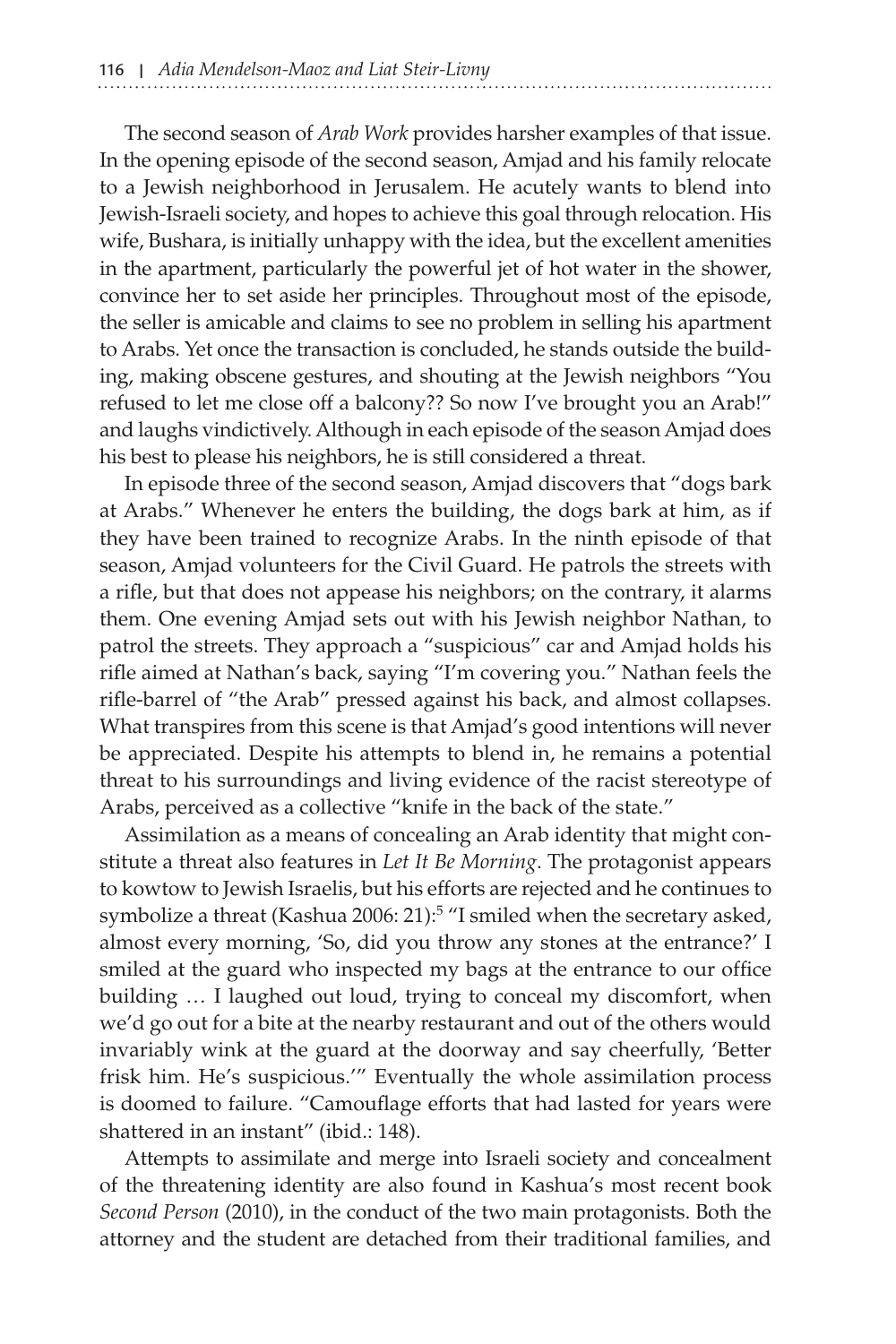live in Jerusalem among Jewish Israelis. The attorney hopes to merge into Jerusalem's social elite by adopting Jewish Israeli traits: fine wine, sushi, and expensive suits. Amir, the student from Tira, opts to completely abandon his identity. He is employed as the caregiver of an Israeli teenager, Yonatan, from the upscale neighborhood of Beit Hakerem. Yonatan was an amateur photographer, whose suicide attempt left him in a vegetative state. Amir gets to know Yonatan's personality by reading his books and looking at the photographs he took. Gradually Amir starts using Yonatan's identity card and assumes his lost personality. He registers for photography studies, as if continuing Yonatan's life, and eradicates every trace of his previous identity. "I want to be like them," he says explicitly, "without taking oaths of allegiance and admission exams, without fearing hostile faces. I want to feel part of them, not as if I've committed an offense" (ibid.: 280).

When Yonatan dies, Amir decides to kill off his own identity, buries Yonatan's corpse under his own (Amir's) name and thus performs selfeffacement. His disguise echoes the anti-Semitic fear of the perpetrator: he can change his look, his identity, and blend into "us." Conversely, this erasure is tragic. Yonatan has come back to life, and Amir is doomed to hide his original identity forever. Thus, in his most recent book, Kashua presents a dark vision that charts the borders of Israelization.

## **The Victim**

The second stereotype of the Jew in Bartov's classification is that of a victim, and is often associated with the Holocaust. As noted, Kashua is aware of the impact of the Holocaust and the literature and philosophy dealing with it (Livneh 2004). Thus, it is not surprising that Holocaust themes are evident in Kashua's work and produce a comparison between Jewish and Arab victimization and national traumas. This resemblance suggests that the Jews, who were once victims, have become the oppressors, and the new victims are the Israeli-Arabs. In *Dancing Arabs*, this is hinted when Kashua (2004: 26) describes how the Jews "mark out" the Arabs: "Once Father took us up to another village, Ta'bad, to meet some people who worked with him in the packing-house. They had a car with a green license plate, and Father said that was how the Jews marked them."6

In *Let It Be Morning*, the links to the Holocaust become clearer, and it may be Kashua's most "Jewish" book. The title refers to the Jewish Scriptures and it describes a change that takes place overnight, though in this book it is terrible events, rather than miracles, that unfold. In the Jewish novel *The Wanderings of Benjamin III* by Mendele Mocher Sforim (the pseudonym of Sholem Yankev Abramovich) (1878), Benjamin, the exiled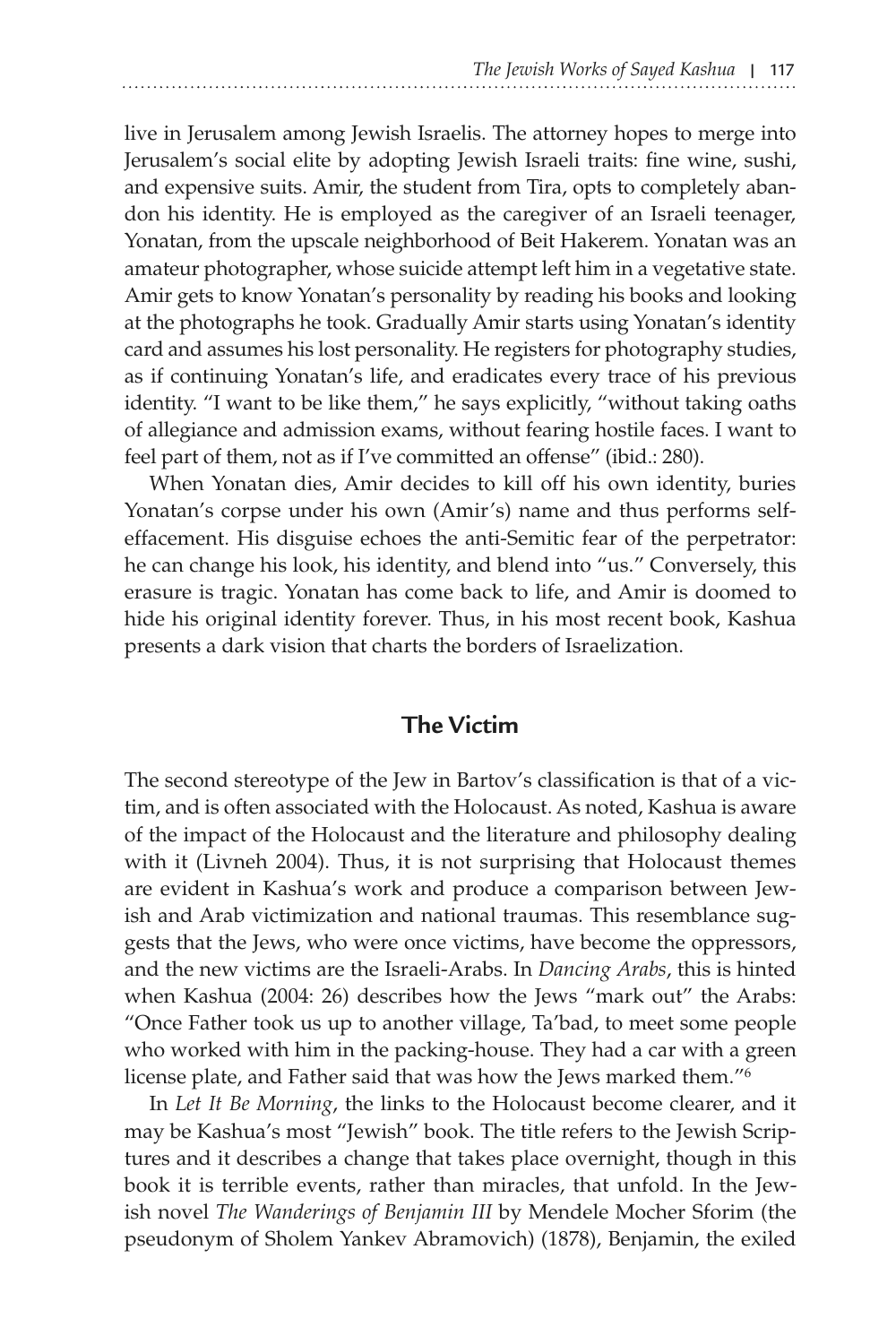and defeated Jew, returns to his home town after unsuccessfully trying to break out of the Jewish ghetto and integrate into the general population. Just like Benjamin, the protagonist of *Let It Be Morning* returns to his childhood Arab village after discovering, to his dismay, that all his efforts to integrate into Israeli Jewish society are pointless. A realistic atmosphere dominates the first descriptions of the village; the text is written simply, with a focus on routine activities and everyday conversations. However, from the moment the curfew is imposed and practically until the end of the book, the apocalyptic atmosphere intensifies. The Arabs in the story are convinced that "they are citizens" and, just like the Jews in Europe before the Holocaust, refuse to read the writing on the wall. It is only later that they realize something is terribly wrong.

The curfew, the barbed wire fences and the systematic killing of anyone who tries to approach the border, the crisis inside the village, the hunger and corruption, all reach Holocaust-like proportions. The descriptions are also reminiscent of the debates over the *Judenräte* (Jewish councils in the ghettos during World War II often accused of collaboration): the village establishes a council that resolves to try to appease the Israeli authorities by handing over Palestinians from the Occupied Territories who are staying illegally in the village. The village people round up the Palestinians in the school, "load" them onto a truck, and start handing them over to the Israelis.

Even though they comply with orders, and the workers cross over bearing a white flag, the first one who approaches the fence is shot dead. Kashua combines a representation of Israeli soldiers as Nazis and criticism of the village people in their role as collaborators. The workers start to scream and try to run back, but their way is blocked by the villagers. The mayor yells into the megaphone: "Nobody is allowed to leave." His people strip the workers naked: "They … are slapped and clubbed and are made to line up again, wearing nothing but underpants … Trembling all over, practically naked, the worker climbs up onto the planks, carrying a flag in his hand. He tries to cross over, step by step, slowly, getting down on all fours and inching his way forward over the body of the first worker who was shot. Another shot is heard. The second worker doesn't move. He's lying on top of the first one. A great cry cuts through the air" (Kashua 2006: 159). Nevertheless, their efforts to be loyal to the country by rejecting their brothers from the Occupied Territories are to no avail. In the eyes of Israeli Jews, Israeli Arabs and the Palestinians from the territories are intrinsically the same. This is almost like the stereotype of the Jew from an anti-Semitic point of view: a Jew is always a Jew regardless of how well-assimilated he is in the foreign culture, or how disguised and detached he is from his roots. At the end of the novel, the Israeli-Arabs find out that they have become members of the new Palestinian state as part of a peace treaty between Israel and the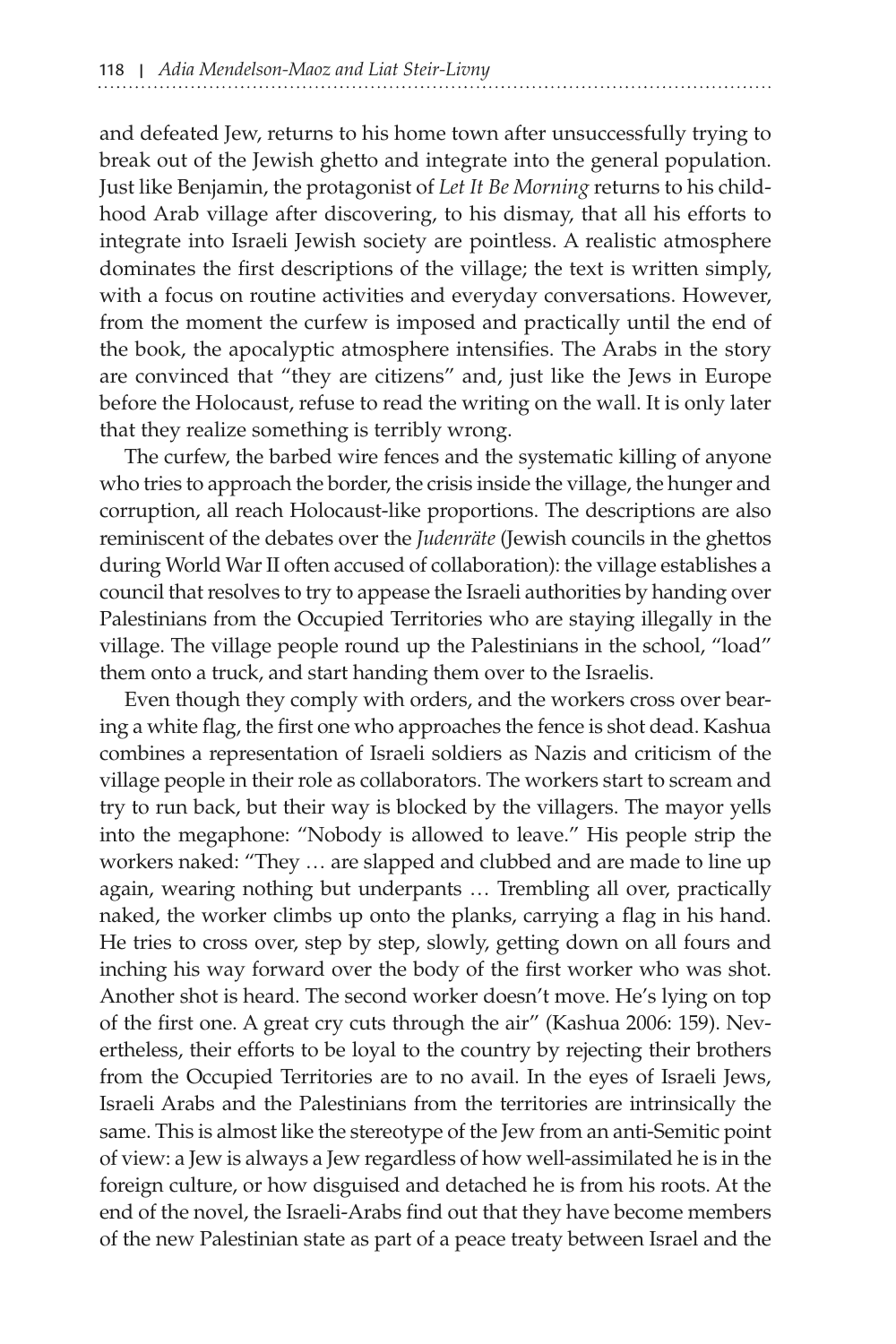Palestinians, which included a territorial exchange. "I think we're Palestinian now" (ibid.: 266), says the protagonist to his wife. The protagonist who wished to be Israeli must now learn how to be Palestinian.

Kashua phrases this explicitly in an interview that demonstrates his full awareness of his use of the Holocaust context in this work: "What happens there, like in a ghetto, is that the law is not enforced. Power is the dominant factor and criminality is appalling. There are no infrastructures, of course, and there is one huge tribe that grows continually and the density is intolerable. The life of the Arabs in Israel is moving toward a known end" (Kashua in Livneh 2004). In *Let It Be Morning*, the outcome, which has political references in contemporary Israel in the form of the territorial exchange notion, is no longer treated humorously. As Hlihel (2004) asserts, in biting words, "This is the 'final solution' to the problem: you wanted to be Palestinians, be my guest, your wish is granted."

#### **The Hero**

In his article, "Mapa shel hol: Misifrut ivrit le'sifrut israelit" (Map of Sand: From Hebrew Literature to Israeli Literature), Hannan Hever (2002: 166) describes the historical-literary process in which Hebrew literature evolved into Israeli literature. The teleological hegemonic Zionist story that leads from exile to salvation has been conjoined with Hebrew literature since the late nineteenth century. From this point of view, Hebrew literature began in the Diaspora, where writing literature in Hebrew had an ideological meaning. Afterward, it went through the process of immigration to Israel and was later converted into the literature of the Israeli state. This literature acquired territory and sovereignty, and took on a new collective identity for a nation integrating into a new space, while building itself a new nationality.

In his writings, Kashua is aware that Hebrew literature is national-Zionist yet he manages to strip the ideological language of its Zionist myths through defamiliarization, while integrating it into the Israeli-Arab point of view. Kashua uses Zionist language and phraseology to describe his family history and his Palestinian identity. Searching through his grandmother's hiding place, he finds yellowed press cuttings with his father's picture: "All of them were in Hebrew, and in class we were still plodding through 'who is this? This is Father. Who is this? This is Mother.' I made up my mind: *I've got to learn Hebrew. I've got to be able to read a Hebrew newspaper*" (Kashua 2004: 8).

Through the newspaper, he learns that his father was imprisoned for more than two years and discovers the reason for the arrest: membership in Fatah and concealing a bomb in the Hebrew University cafeteria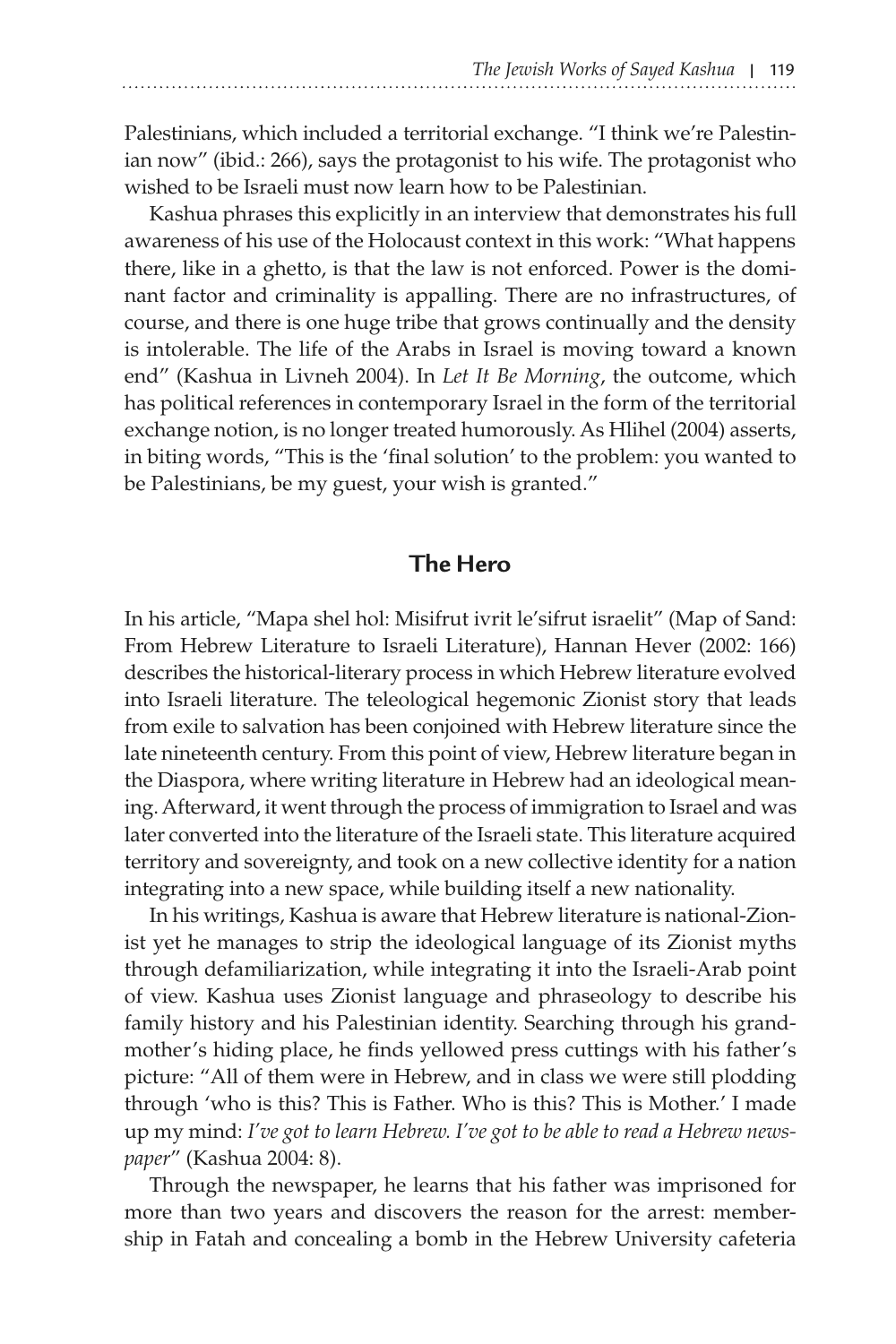(Kashua 2004: 36). Moreover, knowledge of Hebrew helped his father construct his militant identity. He rented a house in the Romema neighborhood of Jerusalem from "Gandhi's"7 mother and borrowed books by Jabotinsky and other Zionist texts from her library. The Israeli-Zionist myths regarding carrying weapons, the prestige of pilots, and the importance of developing an Israeli atomic weapon, are put into the Palestinian context. "Father sent me to the Scouts and said when I grew up I'd be a pilot, that by the time I finished high-school we'd have our own state, and I could learn to become a pilot then. Grandma said I'd be a minister or a judge … They say I'll build the first Arab atom bomb" (ibid.: 31, 63).

Moreover, Kashua creates a stereotype of a hero that is based on Zionist vocabulary and values. For instance, the myths pertaining to the nativeborn Israeli—the *sabra*—and the 1948 War as described in *Dancing Arabs* are reversed. It is not the mythological sabra who works the land and cultivates the orange groves, but the protagonist's grandmother, "I can picture her now, young and strong. I can picture her working in the fields" (Kashua 2004: 43). The defeat, flight, and disintegration that were part of the Nakba vanish and are replaced by heroic stories. When the protagonist narrates the battle scene in Tira, the people of Tira are depicted in terms generally reserved for imagery connected to the sabra in the Zionist narrative: "All the men went out. Handsome, brave, unwavering, as if they were going to a wedding … They hardly had any guns. The held sticks and knives, stones and spades, and wouldn't let any Jew come near" (ibid.: 33–34). The sanctity of the Zionist men and women who were killed during the war, who died for the country and are considered as secularnational martyrs, is transformed into a Palestinian context: "Grandma says Grandpa is a *shahid*, and there are anemones growing in the spot where he bled. She says Abu Ziad was eaten by worms when he died, but they didn't go near my grandfather. That's how it is: a shahid's body doesn't rot. It stays just the way it was" (ibid.: 21).

The shahid, from the destructive vocabulary of Palestinian suicide bombers, correlates in this quotation with the Israeli-Zionist realm of bereavement. Evoking similarities to Chaim Guri's poem "Hineh mutalot gufoteinu" (Here Lie Our Bodies), where the dead return as "red roses," Kashua's shahid makes anemones grow. Annulling death is part of the myths of sacrifice and bereavement in the Zionist-Israeli culture, but here it becomes a characteristic of the shahid.

This critical process is powerfully described in episode eight of *Arab Work*'s second season. The episode deals with the Nakba, described as a vortex of identities to which the three characters—Amjad, his wife Bushara, and their daughter Maya—are subjected. It opens with Maya doing her homework, in which she must list "the reasons for the outbreak of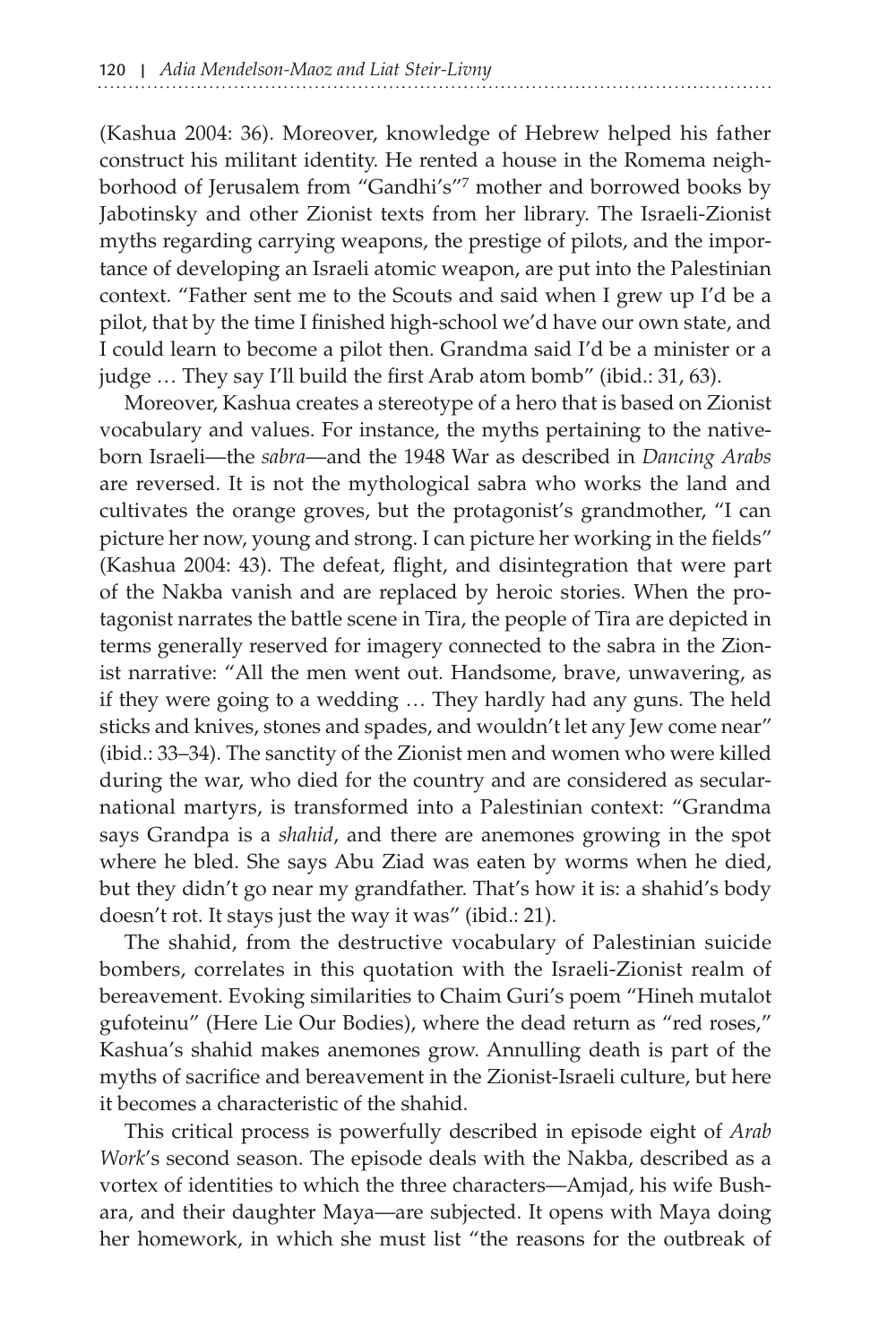the War of Independence." Bushara is appalled by the very question, but Amjad dictates the Zionist narrative to his daughter. A quarrel erupts between Amjad and Bushara, which drives the whole episode. Bushara wants "the girl to learn somewhere she won't forget who she is, and where she comes from," while Amjad replies that "tomorrow every lousy cop in the Border Police will remind her who she is and where she comes from." Bushara wants her daughter to have respect for and be proud of her Palestinian identity, while Maya answers the question "What happened in 1948?" by writing "the Jewish state was founded in the Land of Israel, and it was named the State of Israel."

The argument regarding Maya's identity is further complicated due to the upcoming memorial ceremony for the IDF fallen. Maya sings in the school choir, but the teacher in charge of the choir believes it is inappropriate for her to participate in the ceremony. Maya is hurt: "Am I not like everyone else?" she asks. Amjad gives his consent for his daughter to take part in the school's ceremony, but the fact must be kept secret from her mother, and therefore Maya is brought to her grandmother's house, to spend the night before the ceremony there. Maya asks her grandmother "What was the Nakba?" and the grandmother opens an old album and sits with Maya, telling her the historical chronicles of the Nakba. At the end of the episode, the camera switches alternately (cross-cutting) between Maya and her grandmother sitting with the album, and Maya's active participation in the memorial ceremony in which she sings "Shir Ha'Reut" (The Song of Friendship), a definitively Zionist text dealing with Jewish heroes who fell for the sake of the nascent state.

The parallel scenes create a comparison between the Zionist text that Maya sings and the Palestinian memory. Maya sings the lines "But we know that a friendship like that/We are bound all our lives to remember/ For a love that in battle is forged/Will endure while we live, fierce and tender," while the pages of the photo album look back at the tragedy of the Nakba and the Palestinians who died during it. A link is thus created between the powerfully loaded text in the context of Israeli memory, and the memory of the fallen Palestinians—imbuing it with sensitivity, understanding, and identification that undermine the Zionist context and create a new dimension of criticism.

## **The Anti-Hero**

In the last few decades the impact of the sabra as hero in Jewish-Israeli culture has faded, and the macho-militaristic allusions of this model have become a source of criticism and parody. Often the sabra hero protagonist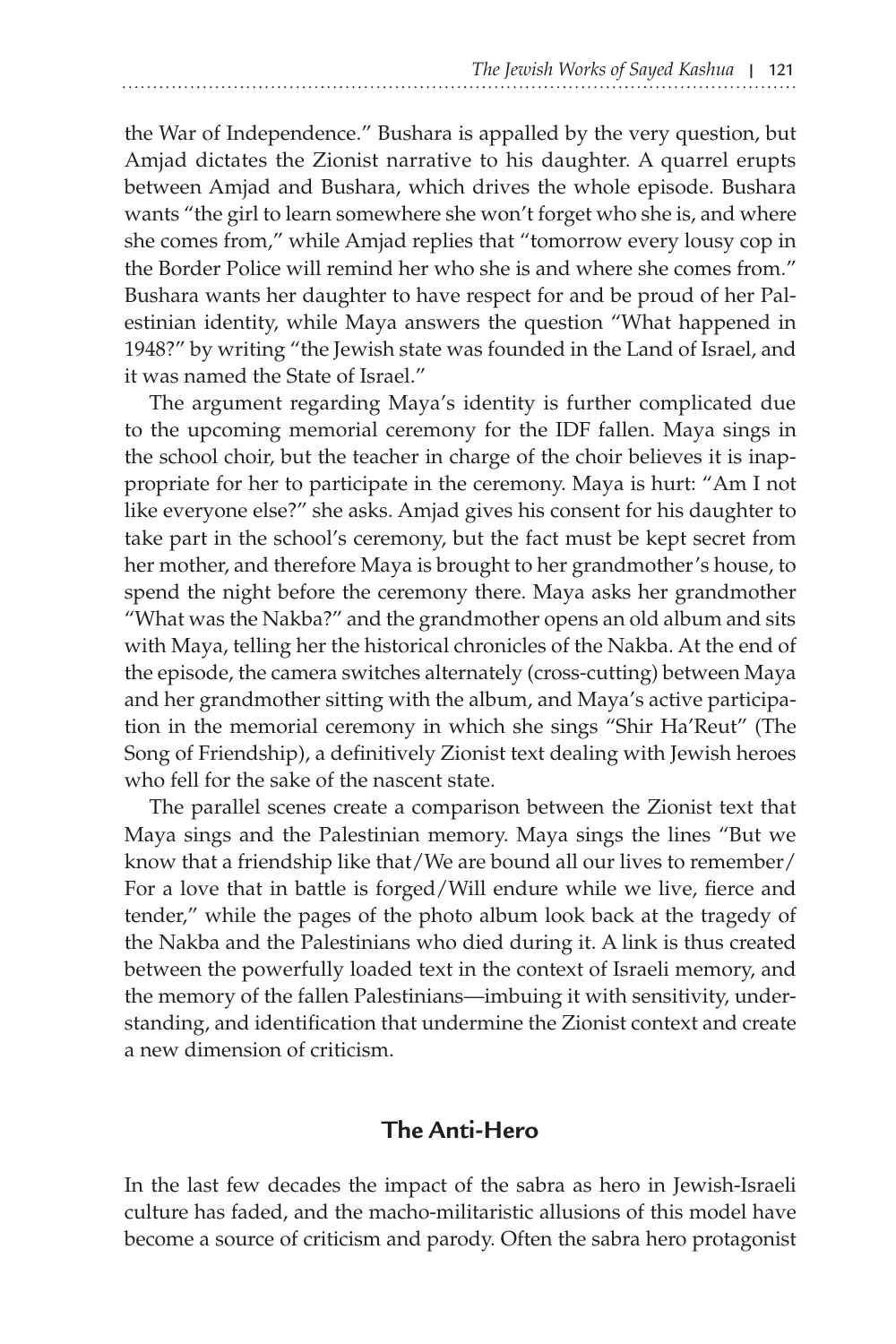is replaced by a passive, weak anti-hero, as seen in the 1960s in the prose of Oz and Yehoshua, and in the literature of the 1980s and the 1990s that produced non-authoritative narrators and characters who were primarily non-heroic protagonists, often unable to understand or control their environment. Parallel to this current in the Jewish-Israeli arena and unlike the mythological heroism of the fathers' and grandfathers' generations, many of Kashua's young protagonists are explicitly passive anti-heroes. Their Israeli identity presents a comic aspect that often leads to misunderstandings.

A good example of this type of character is Amjad, the anti-hero of the *Arab Work* sitcom. The fifth episode of the first season of *Arab Work* focuses on Passover Eve. Kashua presents two parallel situations: the first scene shows a meeting between Amal, the Palestinian feminist nationalistic lawyer, and Meyer, Amjad's Jewish photographer friend; the second one focuses on Amjad's family members who are invited to celebrate the Seder at the home of their Jewish friends. Meyer works all day to make Amal Arab food, but she accuses him of Orientalism ("Just because I'm Arab, does that mean I can't eat schnitzel and mashed potatoes? Only stuffed vine leaves and maqloobeh?"). When he speaks to her in the second person plural ("You are not OK, you carried out a suicide bombing on Passover"), she leaves his apartment furious. At the same time, Amjad is trying hard to celebrate the Seder properly with his Jewish friend's family. He wears a kippah, sings holiday songs, tastes the "strange" food, and almost chokes from the pungent horseradish and charoset that are piled on his plate.

In the second season of *Arab Work,* the anti-hero figure of Amjad is distinguished by his absurd fawning on his neighbors, his pathetic attempts to become an integral part of the residents by joining the house committee, and his inability to learn how to swim, all of which imbue his character with childish traits.

Amjad often seems like a neurotic Palestinian Woody Allen, an antihero unsuccessfully trying to appease his soul. He is eaten from the inside with self-hatred and struggles to belong although he is incapable of dealing with society. Like Woody Allen's Zelig (*Zelig* 1983)—a Jew trying to integrate into Christian society—he adjusts himself, chameleon-like, to the society he lives in. Similarly Amjad is willing to do anything to achieve Israeliness. And as in Allen's films, Amjad ultimately finds himself, more than once lying on his therapist's couch wondering about his Jewish ties.

*Arab Work* received very high viewing ratings: an average of 19.1 percent per episode and 24.9 percent for the last episode. This is very impressive for a sitcom, especially for a non-Hebrew speaking one, where 80 percent of the dialogue was in Arabic. The program received extremely good reviews from Jewish TV critics: "Amjad … is a young, educated,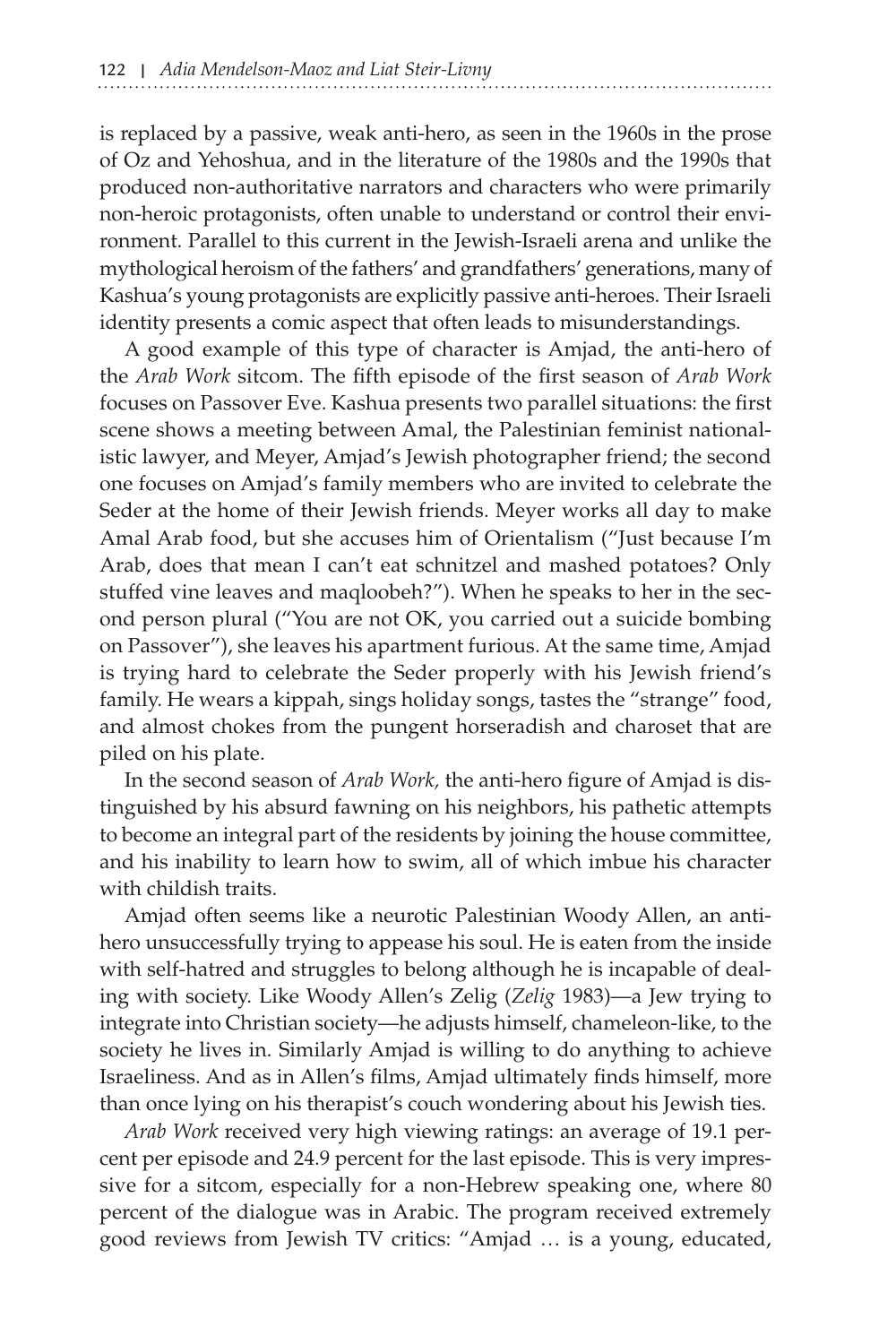furious, talented, frustrated neurotic, yearning to gather the broken pieces of his identity, and dying for some appreciation and love, trying to escape from stereotypes, but unable to make it. The Israeli Jewish society into which he is trying to integrate does not allow him … His writing combines the humor of the underprivileged with gazing with multi-view mirrors, the ability to mock people on both sides of the conflict, and the rare talent to produce emotionally touching characters out of this mockery … an excellent program" (Melamed 2007).

On the Arab side, this appreciation was not evident. In official surveys, as ratings for the program among Arab audiences increased, satisfaction decreased. In Arabic newspapers worldwide, the program and its creator were vilified. The general opinion was that Kashua had collaborated with the Israelis and betrayed his nation for a handful of shekels. An example of such criticism can be seen in an article in the daily newspaper *Al-Ittihad*, published in Haifa:

The choice of a title such as this from the arrogant racist lexicon of the Israeli public (*Arab Work*) highlights the twisted vision of the program's creators. The program is not just a reflection of the complex reality of Palestinian Arab citizens living in Israel, but it also distorts and denies it … The characters of the Arabs in the program are predictable and superficial. It is understandable why it is easier for the average Israeli viewer to absorb a single-dimensional character of an Arab, since they are not being asked to deal seriously with prejudices, generated in general from ignorance and fear. For example, the hero of the program, an Arab journalist who works in a Hebrew medium, "is aware" of his personal and national inferiority. He dreams of gefilte fish in Rehavia, and all his aspirations in life can be summed up as being and looking less Arab and more Israeli. He internalizes, reproduces, recycles and chews his inferiority endlessly … *Arab Work* is indeed a funny program (because it is always funny to make fun of the oppressed and marginalized minority), but it is mainly pathetic. It is pathetic not only because of its unstable writer, with his identity conflict; but it is mainly pathetic because of the thousands of Jewish Israeli viewers who can only watch this program through humiliated eyes.<sup>8</sup>

As Melamed (2007) points out, *Arab Work* describes a classic stereotype of the Jew with neurotic features who searches for identity. Clearly, such a character is familiar and attractive to the Jewish Israeli audience, but elicits criticism among Arabs. This anti-hero, neurotic-comic character often develops in certain circumstances of prosperity (like the Jews in the United States), but cannot evolve or be justified by the oppressed community it is supposed to represent. Nor can it be justified during times of national struggle. Characters of that kind were not popular within Jewish-Israeli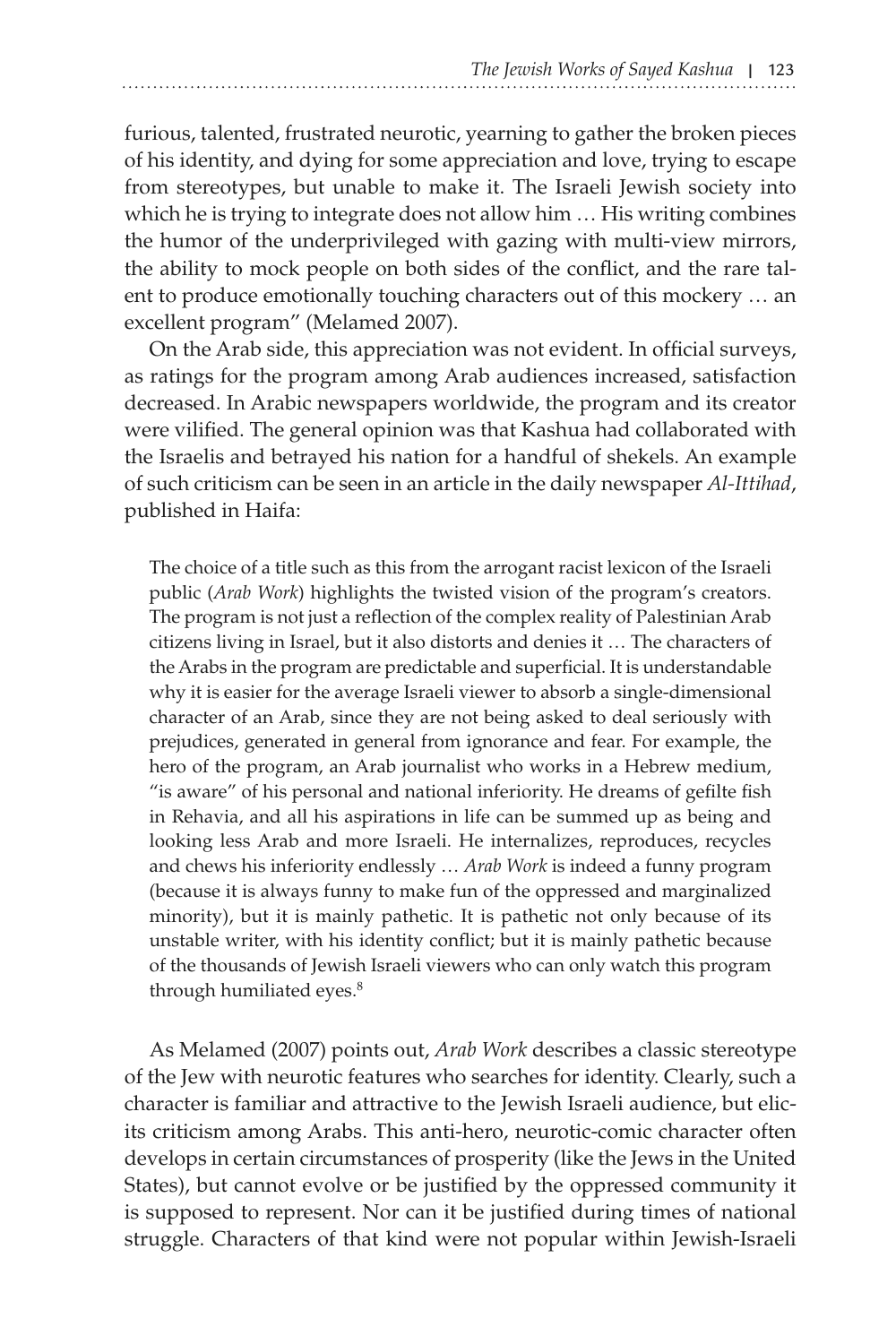society in the period when the State of Israel was being established. In that era of national struggle, characters had to comply with certain criteria and be portrayed as heroes.<sup>9</sup> This may explain why current Palestinian society cannot accept this type of character.

# **Epilogue**

Many studies have described the Israelization process among Arabs in Israel. Although the process is firmly entrenched among them, and in fact has developed and flourished since the 1970s, in the 2000s—the decade in which Kashua wrote his works—Israeli-Arabs have harshly criticized it. Azmi Bishara (1993, 1999) is among its bitterest critics. During the 1990s, Bishara maintained that because "Israeli" and "Palestinian" are both nationalities, there is unresolved tension between being Palestinian by nationality and Israeli by citizenship. Bishara admits that Israelization has become part of the Israeli-Arab and his culture. Yet he does not see it as a solution, but rather as the element that perpetuates discrimination. He sees the Israeli-Arab identity as based on the imitation of an image created by Israeli Jews. Adopting this identity instills satisfaction derived from becoming part of Israeli culture. By being an "identity customer," the satisfied Palestinian-Israeli deludes himself that Israel is his home. However, this delusion is temporary, warns Bishara, for Palestinian-Israelis will never be fully accepted by Jewish-Israeli society.

And indeed, it seems that the twenty-first century embodies the dangers that Bishara cites. Sammy Smooha's (2010) survey of Arab-Jewish relations shows a deterioration of relations between Jews and Arabs in Israel. The collapse of the peace process in July 2000, the outbreak of the Second Intifada in September, and the riots in October of the same year all reduced trust within Arab society; distrust that only intensified with the political changes and the determined position of political leaders against Israeli Arabs. In that period, the "third generation" of the Nakba became involved and became known as the "upright generation" (Rabinovich and Abu Bakr 2002).<sup>10</sup> Its members were responsible for a substantive change in the mindset of Israel's Arab citizens. They are an educated generation, and the Israelization process helped empower their Palestinian identity and make their voice heard within the Israeli discourse.

With a backdrop of political tension, the formation of a right-wing government and, especially, the proposed Law of Allegiance, Palestinian intellectuals stepped up their demands to make Israel either a bi-national state, or a state of all its citizens. They spearheaded an accelerated empowerment process, embodied in the battle for Palestinian nationalism and its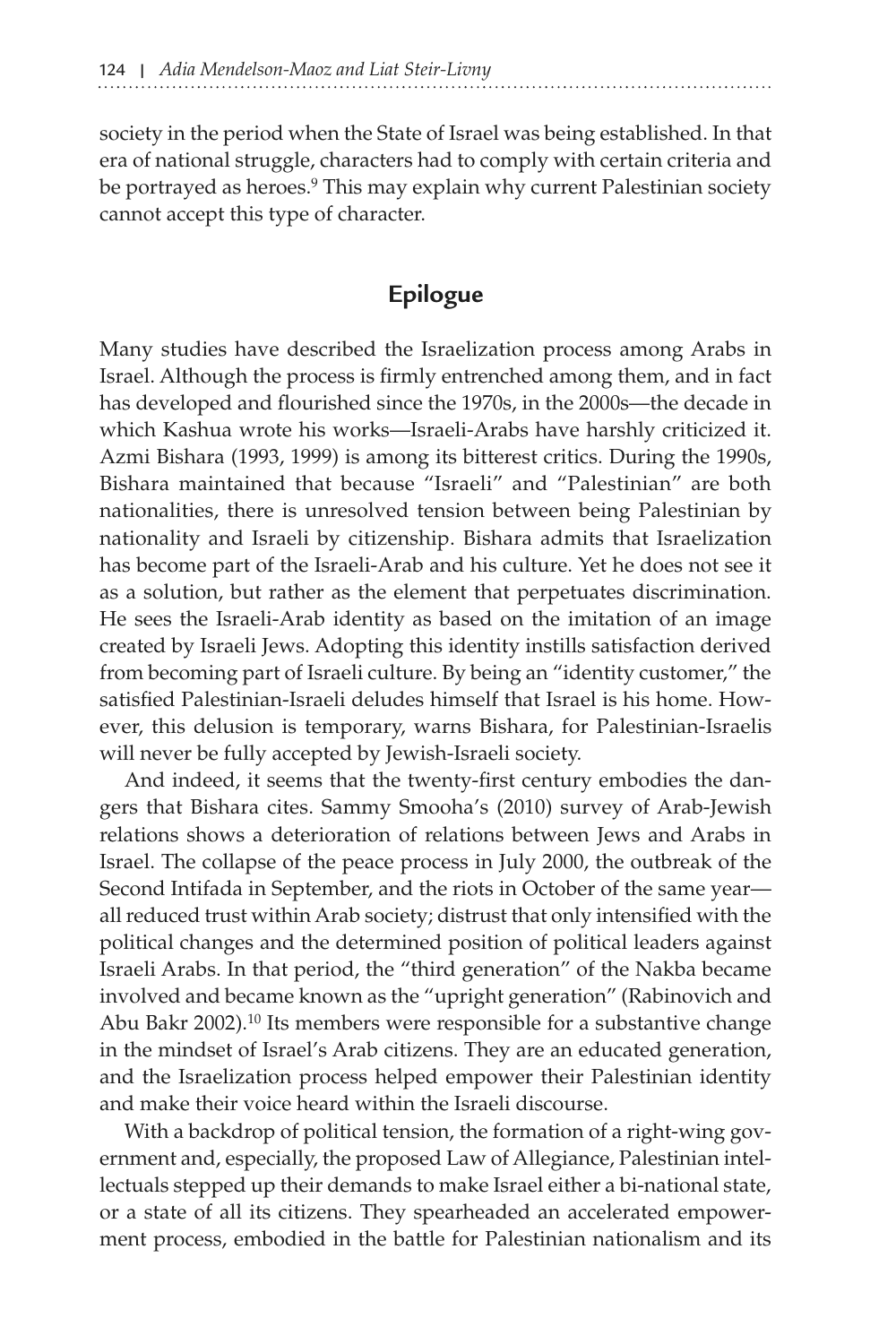place in the private lives of every Israeli-Arab (Rabinovich and Abu Bakr 2002: 55). Kashua's work both reflects and criticizes the Israelization process, criticism that has intensified over time.

Influenced by new schools of thought in the fields of literature and culture that emphasize the fragility of the term "identity", Kashua shows that the dichotomy between "me" and the "other" is not as binary as was once claimed. In fact, most identities we know today are hybrid—composed of the tension between the identity that the social mainstream requires and other identities that do not fully comply with social dictates. Often they are on the personal, communal, ethnic, or national fringes.

The character of the Jew has always been hyphenated. The move from minority to majority, questions of origin and language, the transition from victim to hero, all create different and interesting variations on the idea of identity. Sayed Kashua chooses the imageries of the Jews to describe the fluid character of Arab-Israeli identity. Choosing this imagery is a kind of "white mask," but it does not mean that Kashua accepts his marginalization or has internalized his Israeli identity. On the contrary, adopting these images and stereotypes generates an original expression that highlights the dangers of Israelization for Israeli Arabs, and reveals the tension between the generations of the parents and grandparents, and the younger generation. Furthermore, the tension and criticism of the Israelization process are gaining impetus in his work, particularly in his two latest works of prose and in the second season of *Arab Work*. As such, one can see that the use of Jewish stereotypes and figures does not weaken the critical aspect of his work but, rather, provides a subverting lever that leads to expressions of a bitterly astringent position.

When writers like Mahmoud Darwish write furiously in Arabic about their lost land and identity, about their hatred and the necessity for national struggle, their words make a clear and emotional statement. When authors like Kashua, well acquainted with Jewish and Zionist content, write in Hebrew combining Jewish analogies and often with humor, the message is differently conveyed. Sometimes the message is convoluted as it wends its way through TV prime time and the foibles of consumer society. Sometimes the message is blurred because it adopts so much Israeliness that it almost flatters the Israeli Jew. Yet Kashua's strategy paints a pessimistic picture that emphasizes the tragedy of the Israeli-Arabs. The last line, according to Kashua, is written on the wall—in Hebrew letters.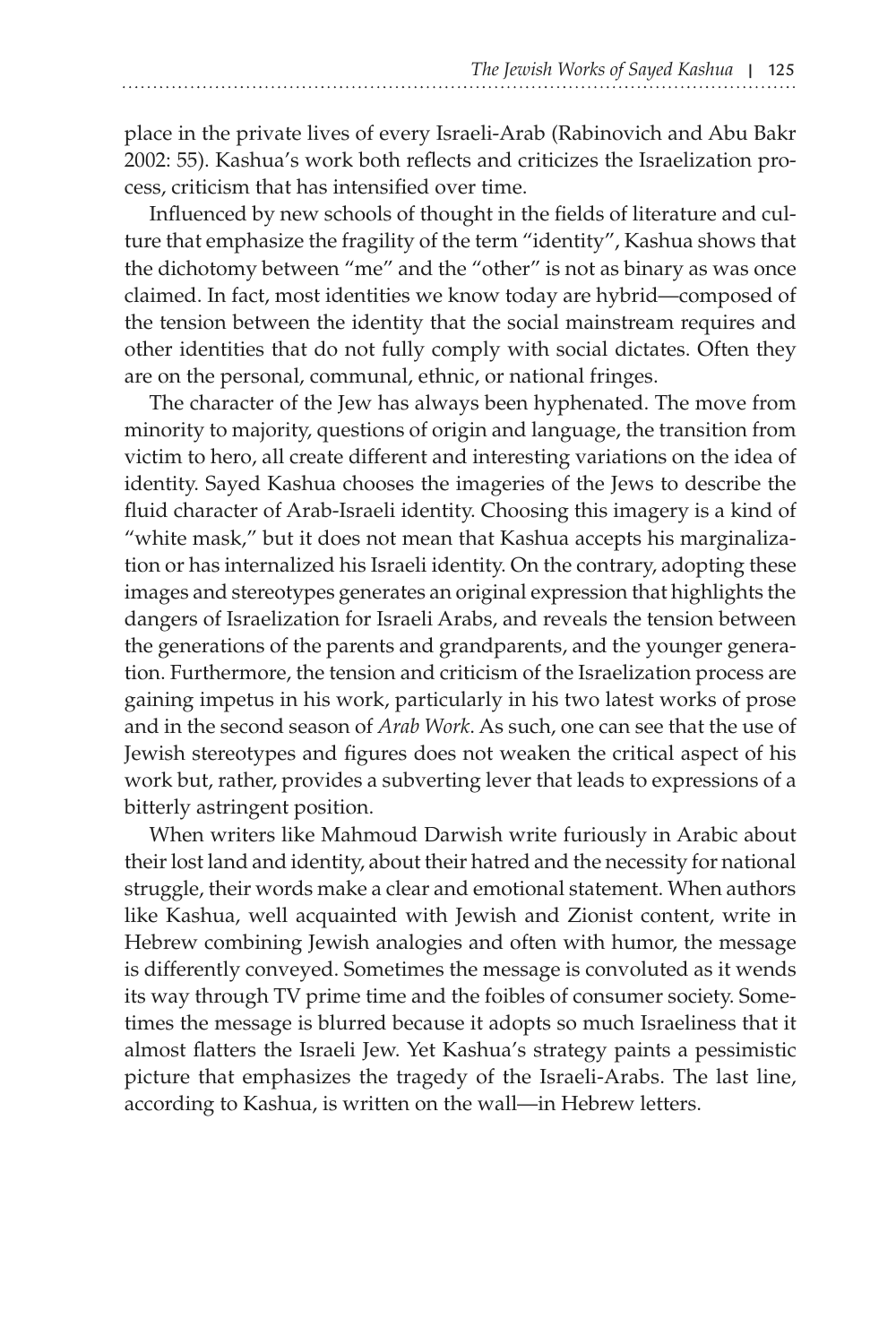#### **Acknowledgments**

We thank Rachel Feldhay Brenner for helpful comments on an earlier version of this article and the anonymous reviewers at the *Israel Studies Review* for their helpful recommendations. This research was supported by the Open University of Israel's Research Fund, Grant No. 37056.

**Adia Mendelson-Maoz**, PhD, is a senior faculty member and Head of the Hebrew Literature Section at the Department of Literature, Language, and Arts at the Open University of Israel. Her research focuses on Hebrew literature as it intersects with ethics, politics, and culture. She has published numerous articles in journals and books, including *Literature as a Moral Laboratory: Readings in Selected 20th Century Hebrew Prose* (2009, in Hebrew).

**Liat Steir-Livny**, PhD, is a lecturer in the Culture, Creation, and Production Department at Sapir College, Israel. She is also a lecturer in the Department of Literature, Language, and the Arts at the Open University of Israel and in the MA Cultural Studies program at the Open University of Israel. She has published numerous articles in journals and books and is the author of *Two Faces in the Mirror: The Representation of Holocaust Survivors in Israeli Cinema* (2009, in Hebrew).

### **Notes**

- 1. To the best of our knowledge, such a book does not exist.
- 2. In this article we use the term "Israeli-Arab", which is the term that Sayed Kashua uses to describe his heroes and himself.
- 3. Elkad-Lehman's description is but one example of the empathy and even identification expressed by Jewish Israeli readers. See, for example, Smith's remark (2002): "Estrangement is not only the strangeness of the Arab Other inside the Jewish majority. This estrangement is characteristic of sons of immigrants disconnected from the natives but also distant from their roots and culture." See also Nahum (2002: 15).
- 4. In the English translation, the neutral word "blend" is used (see Kashua 2004: 106).
- 5. See Herzog's (2004) discussion on the importance of the concept of "security threat."
- 6. This twisted imagery of Kashua has a basis in the history of Israeli literature. In the novella *Khirbet Khizeh*, the narrator, one of the soldiers but at the same time an outsider, empathizes with the Arab victims to the extent that he is able to internalize their feelings by using his own terms. One of the strongest examples of his unique gaze is his use of the loaded Jewish term "exile" (Heb.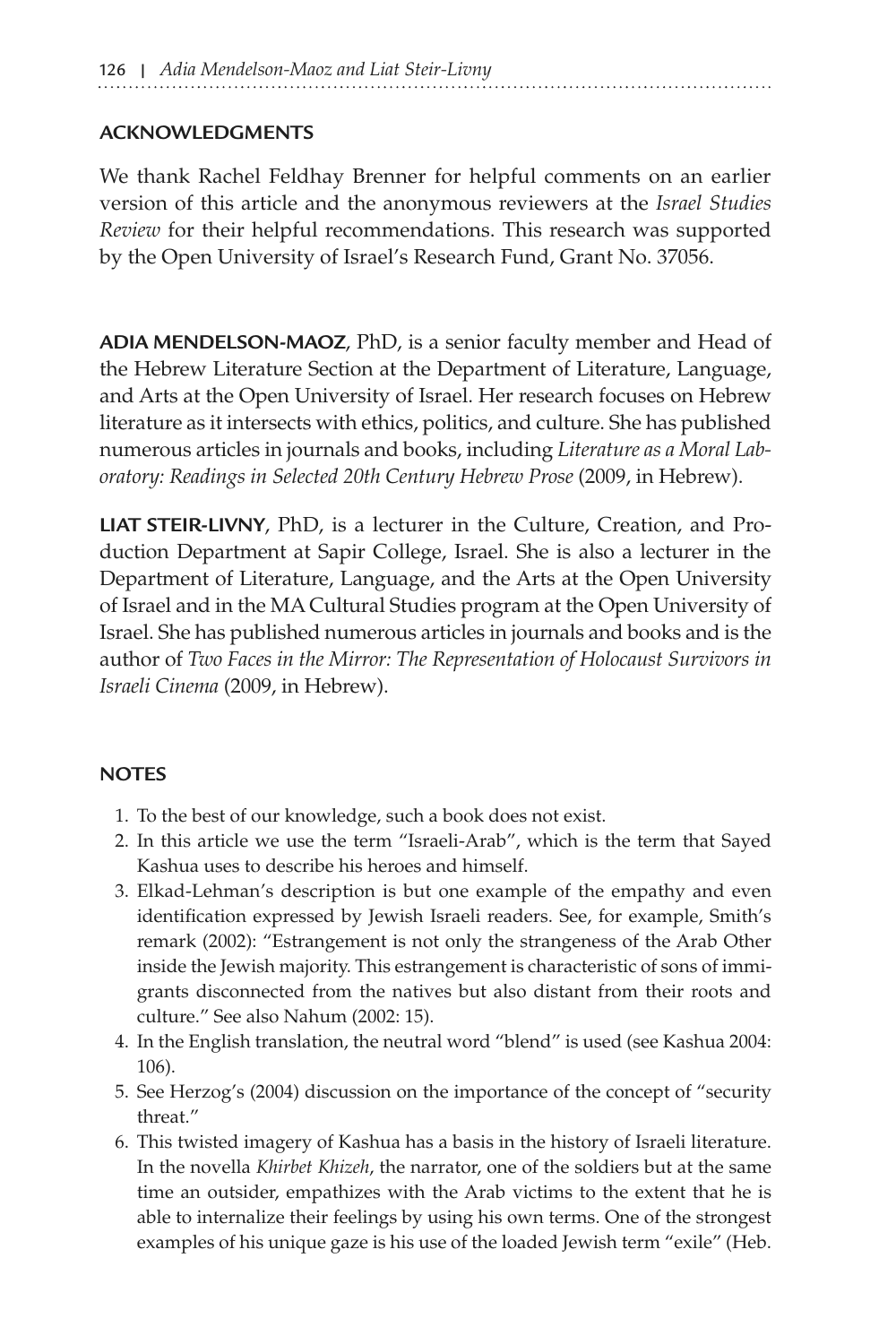*galut*), to describe the expulsion of Palestinian Arabs. In doing so the narrator creates a link between what he has learned about Jewish heritage—the terrible experiences of the Jewish exile—and the plight of the Arab villagers. Of course, he does so without spelling out the opposite side of the equation, which depicts the Jews as the cruel masters.

- 7. Nickname of assassinated right-wing minister Rechavam Ze'evi
- 8. "Sayed Kick," *Ma'ariv*, *NRG*, 22 November 2007, http://www.nrg.co.il/online/ 47/ART1/662/356.html (accessed 2 February 2011).
- 9. Vincent Brooks argues that this became possible in American sitcoms over the past two decades because of multi-cultural discourse in that it specifies an ethnic and cultural group but also derives from that group's assimilation into American society.
- 10. "The upright generation" is the antithesis of the "bowed generation" of their parents, who accepted the rule of the Israeli state.

#### **References**

Balaban, Avraham. 1995. *Gal aher ba'siporet ha'ivrit* [A Different Wave in Israeli Fiction]*.* Jerusalem: Keter.

Bartov, Omer. 2005. *The "Jew" in Cinema*. Bloomington: Indiana University Press.

Bhabha, Homi. 1990. "Dissemination: Time, Narrative, and the Margins of the Modern Nation." Pp. 291–320 in *Nation and Narration*, ed. Homi Bhabha. London: Routledge.

\_\_\_\_\_\_. 1999 "Preface: Arrivals and Departures." Pp. vii–xiii in *Home, Exile, Homeland*, ed. Hamid Naficy. London: Routledge.

Bishara, Azmi. 1993. "Al Sheelat ha'miut ha'palestini be'israel" [On the Question of the Palestinian Minority in Israel]. Pp. 203–221 in *Ha'hevra ha'yisraelit: Heibetim Biqortiyim*, ed. Uri Ram. Tel Aviv: Brerot.

\_\_\_\_\_\_. 1999. "Ha'aravi ha'yisraeli: Iyunim be'siah politi shasua" [The Israeli-Arab: Studies in Torn Political Discourse]. Pp. 169–191 in *Bein ha'ani la'anahnu—havnayat zehuyot ve'zehut yisraelit* [Between "I" and "We": Identities' Construction and Israeli Identity], ed. Azmi Bishara. Jerusalem: Van Leer and Hakibbutz Hameuhad.

- Brenner, Rachel Feldhay. 2001. "The Search for Identity in Israeli Arab Fiction: Attalla Mansour, Emile Habibi, and Anton Shammas." *Israel Studies* 6, no. 3: 91–112.
	- \_\_\_\_\_\_. 2003. *Inextricably Bonded*. Madison: University of Wisconsin Press.
- Deleuze, Gilles, and Félix Guattari. 1986. *Kafka: Toward a Minor Literature.* Trans*.* Dana Polan. Minneapolis: University of Minnesota Press.
- Elkad-Lehman, Ilana. 2008. "Mizvada ve'gader: Al aravim roqdim ve' vayehi boqer me'at Sayed Kashua" [A Suitcase and a Fence: On *Dancing Arabs* and *Let It Be Morning* by Sayed Kashua]. Pp. 119–154 in *Zhuyot yisraeliot—bein zar le'mukar* [Israeli Identities between the Familiar and the Foreign], ed. Ilana Elkad-Lehman. Jerusalem: Carmel.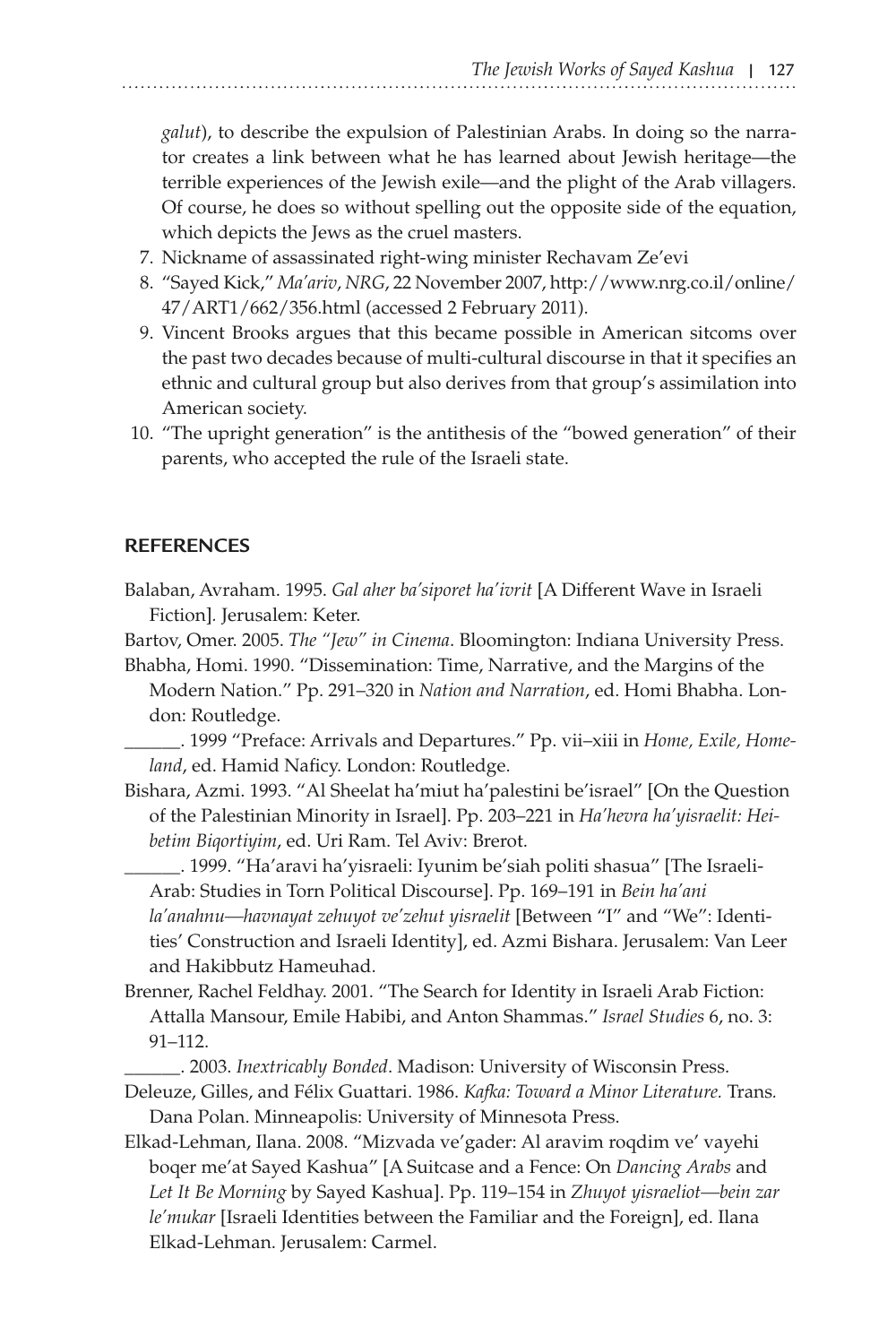Fanon, Frantz. 2007. *Black Skin, White Masks.* Trans. R. Philcox. New York: Grove Press.

Gross, Larry. 1998. "Minorities, Majorities and the Media." Pp. 87–102 in *Media, Ritual, and Identity,* ed. Tamar Liebes and James Curran. London: Routledge.

Hlihel, Alaa. 2004. "Ha'hatser ha'ahorit shel 'ha'demokratia ha'yehida ba'mizrah ha'tikhon'" [The Backyard of the Only Democracy in the Middle East]. *Ha'aretz mosaf,* 11 February.

\_\_\_\_\_\_. 2008. "Maa'dalat A'rab [Arabs' Dilemma]. *Mudawanat A'laa' Hlehel* [A'laa' Hlihel's Blog], 15 February. http://hlehel.blogspot.com/2008/02/blog-post\_ 15.html (accessed 2 February 2011).

Hall, Stuart. 1994. "Cultural Identity and Diaspora." Pp. 392–403 in *Colonial Discourse and Post-Colonial Theory,* ed. Patrick Williams and Laura Chrisman. Hertfordshire: Harvester Wheatsheaf.

\_\_\_\_\_\_. 1996. "Ethnicity: Identity and Difference." Pp. 339–348 in *Becoming National,* ed. Geoff Eley and Ronald Suny. Oxford: Oxford University Press.

Herzog, Omri. 2004. "Orwell/Kashua." *Ha'aretz Tarbut ve'sifrut*, 23 January.

Hever, Hannan. 2002. "Mapa shel hol: Misifrut ivrit le'sifrut israelit" [Map of Sand: From Hebrew Literature to Israeli Literature]. *Theoria ve'biqoret* 20: 165–190.

Kashua, Sayed. 2004. *Dancing Arabs.* Trans. Miriam Shlesinger. New York: Grove Press. [First published in Hebrew in 2002 as *Aravim rokdim*. Ben-Shemen: Modan.]

\_\_\_\_\_\_. 2006. *Let It Be Morning.* Trans. Miriam Shlesinger. New York: Black Cat. [First published in Hebrew in 2004 as *Vayehi Boqer*. Jerusalem: Keter.]

\_\_\_\_\_\_. 2009. "Ambassador of Embarrassment." *Ha'aretz*, 19 June. http://www. haaretz.co.il/hasite/spages/1093945.html (accessed 2 February 2011). \_\_\_\_\_\_. 2010. *Guf Sheni Yahid* [Second Person]. Jerusalem: Keter.

Kayyal, Mahmoud. 2008. "'Arabs Dancing in a New Light of Arabesques': Minor Hebrew Works of Palestinian Authors in the Eyes of Critics." *Middle Eastern Literatures* 11, no. 1: 31–51.

- Kershner, Isabel. 2008. "Straddling Cultures, Irreverently, in Life and Art." *New York Times*, 7 January.
- Livneh, Neri. 2004. "Ha'aravi ha'noded" [The Wandering Arab]. *Ha'aretz,* 6 January. http://www.haaretz.co.il/hasite/pages/ShArt.jhtml?itemNo=380106 (accessed 2 February 2011).

Melamed, Arianna. 2007. "Aravit Meduberet" [Spoken Arabic]. *Ynet*, 25 November. http://www.ynet.co.il/articles/0,7340,L-3475223,00.html (accessed 2 February 2011).

Nahum, Rona. 2002. "Kol kakh mukar, kol kakh zar" [So Familiar, So Strange]. *Eiton* 77, no. 268: 15.

- Rabinovich, Danny, and Hauula Abu Bakr. 2002. *Ha'dor ha'zakuf* [The Upright Generation]. Jerusalem: Keter.
- Sa'di, Ahmad H. 2002. "Catastrophe, Memory and Identity: Al-Nakba as a Component of Palestinian Identity." *Israel Studies* 7, no. 2: 175–198.
- Smith, Shoham. 2002. "Lehishtayekh la'giborim ha'amitiyim" [Belonging to the Real Heroes]. *Ha'aretz Sfarim*, 30 January.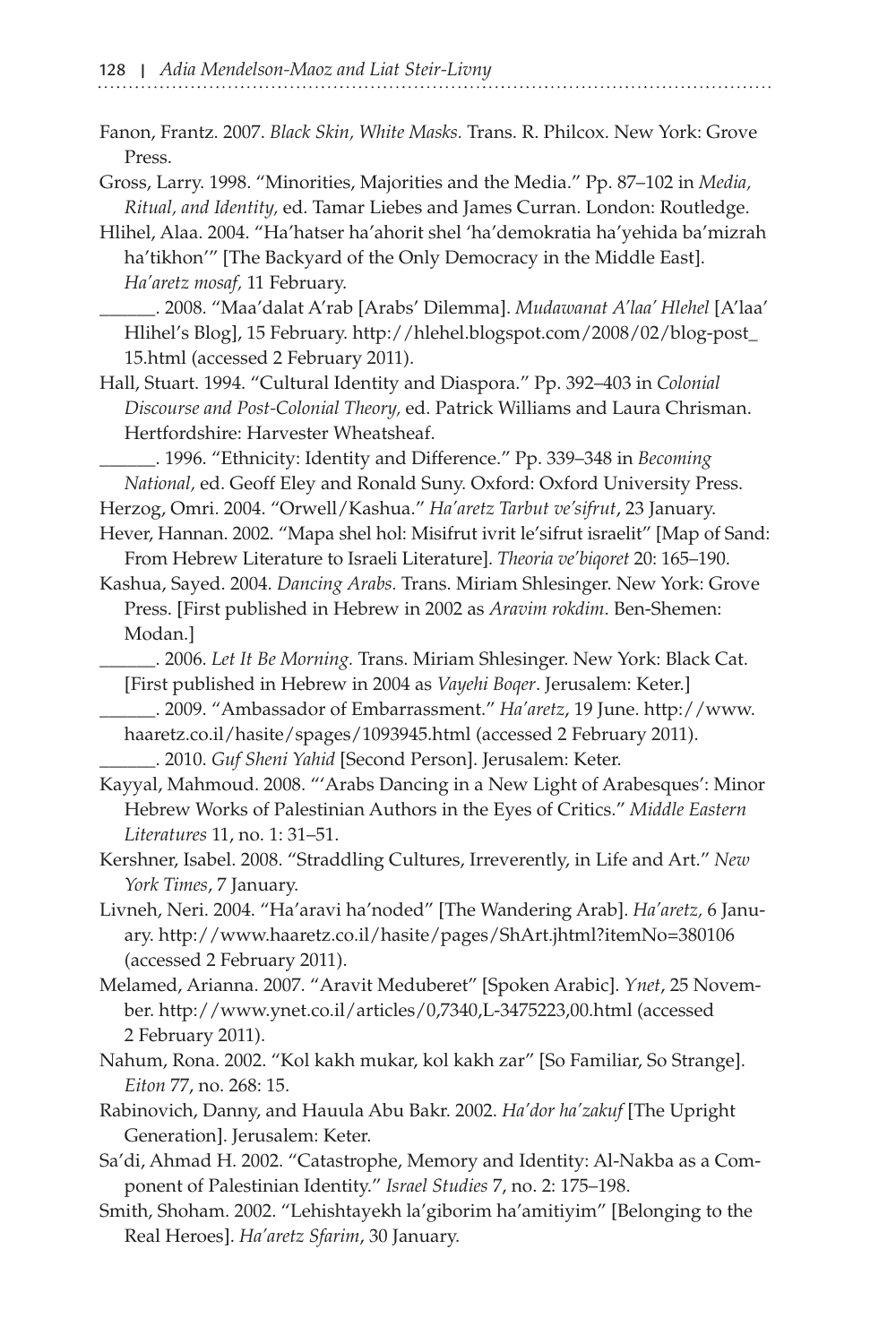- Smooha, Sammy. 2010. "Ha'asor ha'avud shel yachasei aravim-yehudim b'yisrael 2003–2009: Madadei yachasei yehudim-aravim b'yisrael 2009" [The Lost Decade of Arab-Jewish Relations in Israel: The Israeli-Arab Relations Index, 2009]. Survey of Israeli-Arab relations 2003–2009, presented at the Jaffa Conference, 25 May.
- Spivak, Gayatri Chakravorty. 1988 "Can the Subaltern Speak?" Pp. 271–313 in *Marxism and the Interpretation of Culture,* ed. C. Nelson and L. Grasberg. Basingstoke: Macmillan.
- Taub, Gadi. 1997. *Ha'mered ha'shafuf: Al tarbut tzeira be'israel* [The Despondent Rebellion: On Young Culture in Israel]. Tel Aviv: Hakibbutz Hameuhad.
- Zouabi, Raed. 2007. "Ha'aravim neged 'Avoda Aravit'" [The Arabs against "Avoda Aravit"]. *Achbar Ha'Ir*, 2 November. http://www.mouse.co.il/ CM.articles\_item,789,209,18223,.aspx (accessed 2 February 2011).